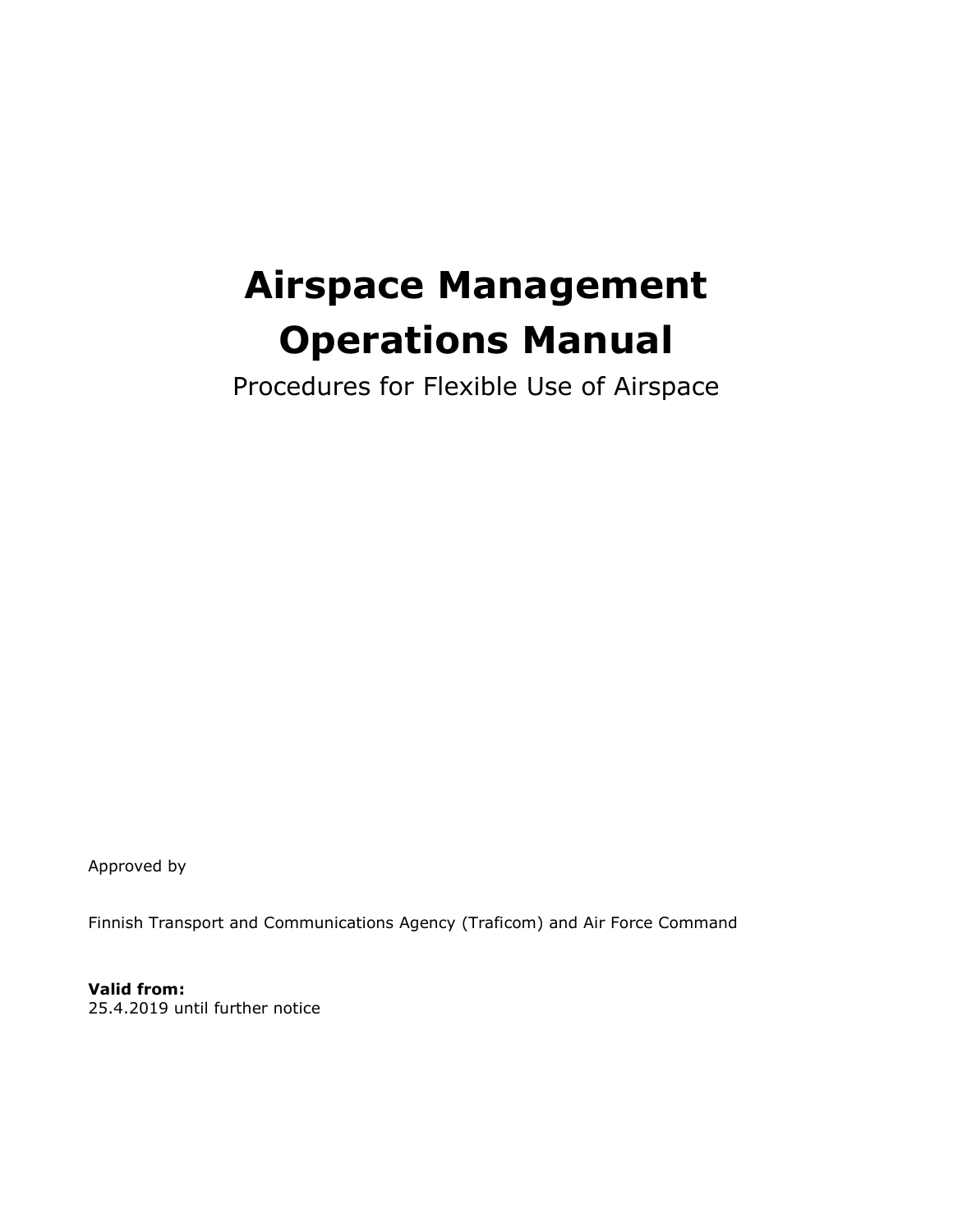#### CONTENTS:

| 2                                                                |  |
|------------------------------------------------------------------|--|
| Description and purpose of the ASM Operations Manual 12<br>2.1   |  |
| 3 <sup>7</sup>                                                   |  |
| 3.1                                                              |  |
| 3.2                                                              |  |
|                                                                  |  |
|                                                                  |  |
| 3.3                                                              |  |
| 3.4                                                              |  |
| 3.5                                                              |  |
| 3.6                                                              |  |
| 3.7                                                              |  |
| 3.8                                                              |  |
| 3.9                                                              |  |
| 3.10                                                             |  |
|                                                                  |  |
|                                                                  |  |
|                                                                  |  |
|                                                                  |  |
|                                                                  |  |
| 3.12.2 Category 1 Conditional Air Traffic Service Routes 19      |  |
|                                                                  |  |
|                                                                  |  |
| 4                                                                |  |
| 5                                                                |  |
| 5.1                                                              |  |
| 5.2<br>Operators                                                 |  |
| 6                                                                |  |
| 6.1                                                              |  |
| 7                                                                |  |
| 7.1                                                              |  |
|                                                                  |  |
|                                                                  |  |
| 7.2                                                              |  |
|                                                                  |  |
|                                                                  |  |
| 7.2.3 TSAs, TRAs, R areas and D areas - Approved Agencies (AA)25 |  |
| 7.2.4 TSAs, TRAs, R areas and D areas - other operators 26       |  |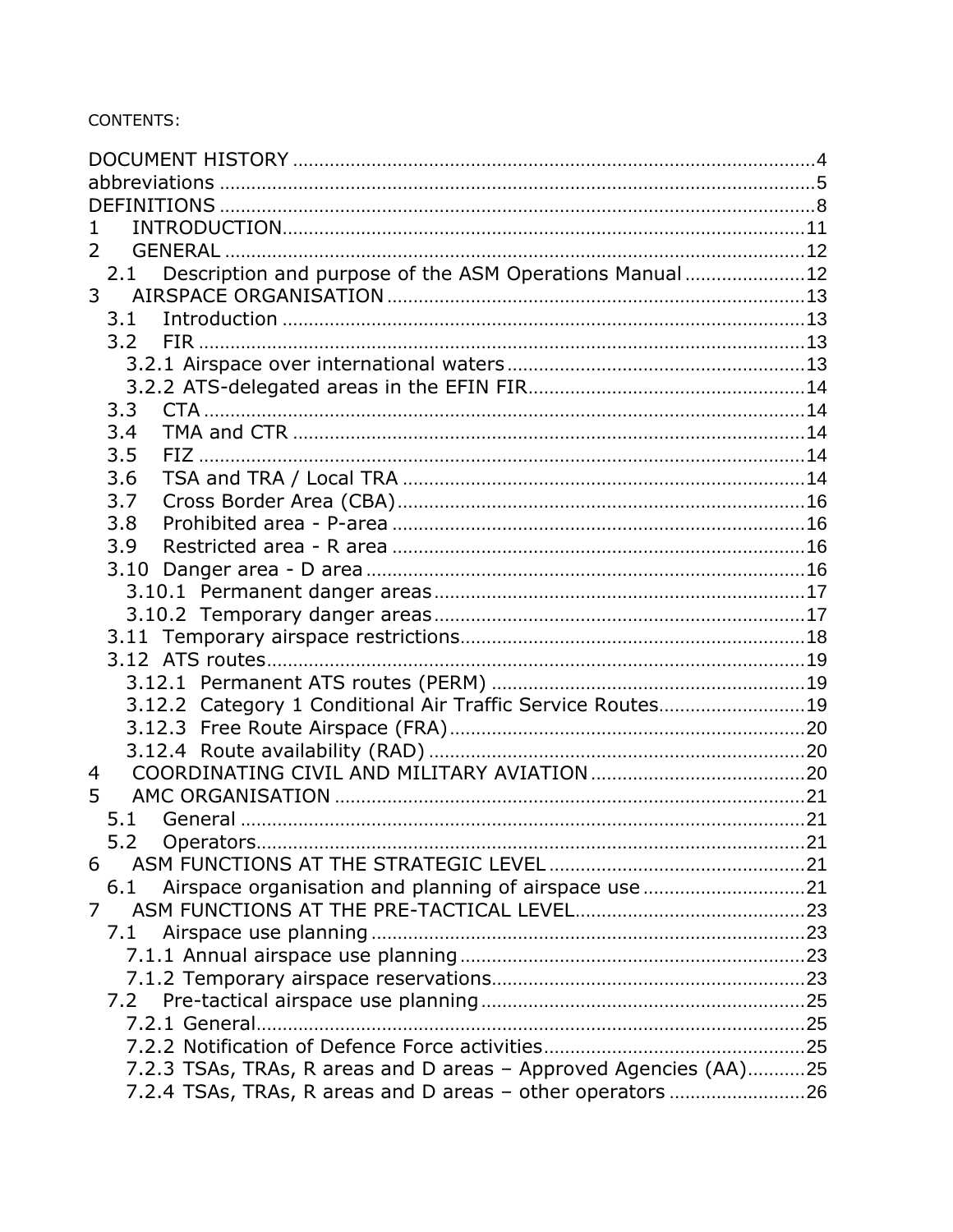| 7.3.1 Airspace restrictions promulgated with AIP Supplements 26              |     |
|------------------------------------------------------------------------------|-----|
|                                                                              |     |
|                                                                              |     |
| 8                                                                            |     |
| 8.1                                                                          |     |
|                                                                              |     |
|                                                                              |     |
|                                                                              |     |
|                                                                              |     |
| 8.3                                                                          |     |
| 8.4                                                                          |     |
| 8.5                                                                          |     |
| 9                                                                            |     |
| 9.1                                                                          |     |
|                                                                              |     |
|                                                                              |     |
| Appendix 1: Principles Governing the Use of Airspace by the Finnish Defence  |     |
|                                                                              |     |
|                                                                              | .30 |
| Appendix 3: Contact Information of Operators Contributing to ASM Processes30 |     |
|                                                                              |     |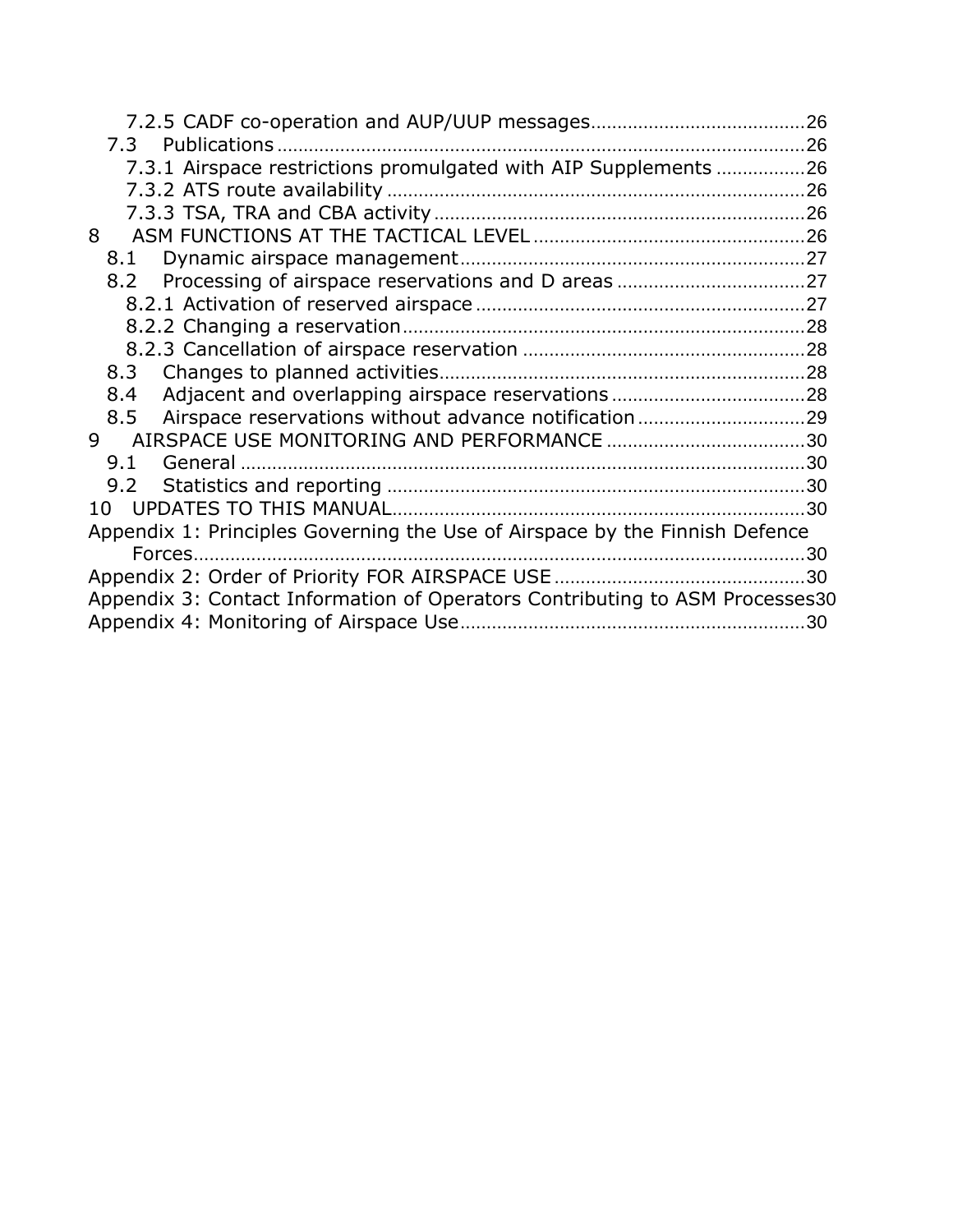## <span id="page-3-0"></span>**DOCUMENT HISTORY**

| <b>Date</b> | <b>Version number</b> | <b>Changed by</b> |
|-------------|-----------------------|-------------------|
| 20 May 2011 | 1.0 Unclassified      | Trafi/FMAA        |
| 22 Aug 2013 | 1.1 Unclassified      | Trafi/FMAA        |
| 11 Nov 2014 | 1.2 Unclassified      | Trafi/FMAA        |
| 25 Jun 2015 | 1.3 Unclassified      | Trafi/AFC         |
| 12 Nov 2015 | 1.4 Unclassified      | Trafi/AFC         |
| 28 Apr 2016 | 1.5 Unclassified      | Trafi/AFC         |
| 1 Feb 2018  | 1.6 Unclassified      | Trafi/AFC         |
| 19 Dec 2018 | 1.7 Unclassified      | Trafi/AFC         |
| 25 Apr 2019 | 1.8 Unclassified      | Traficom/AFC      |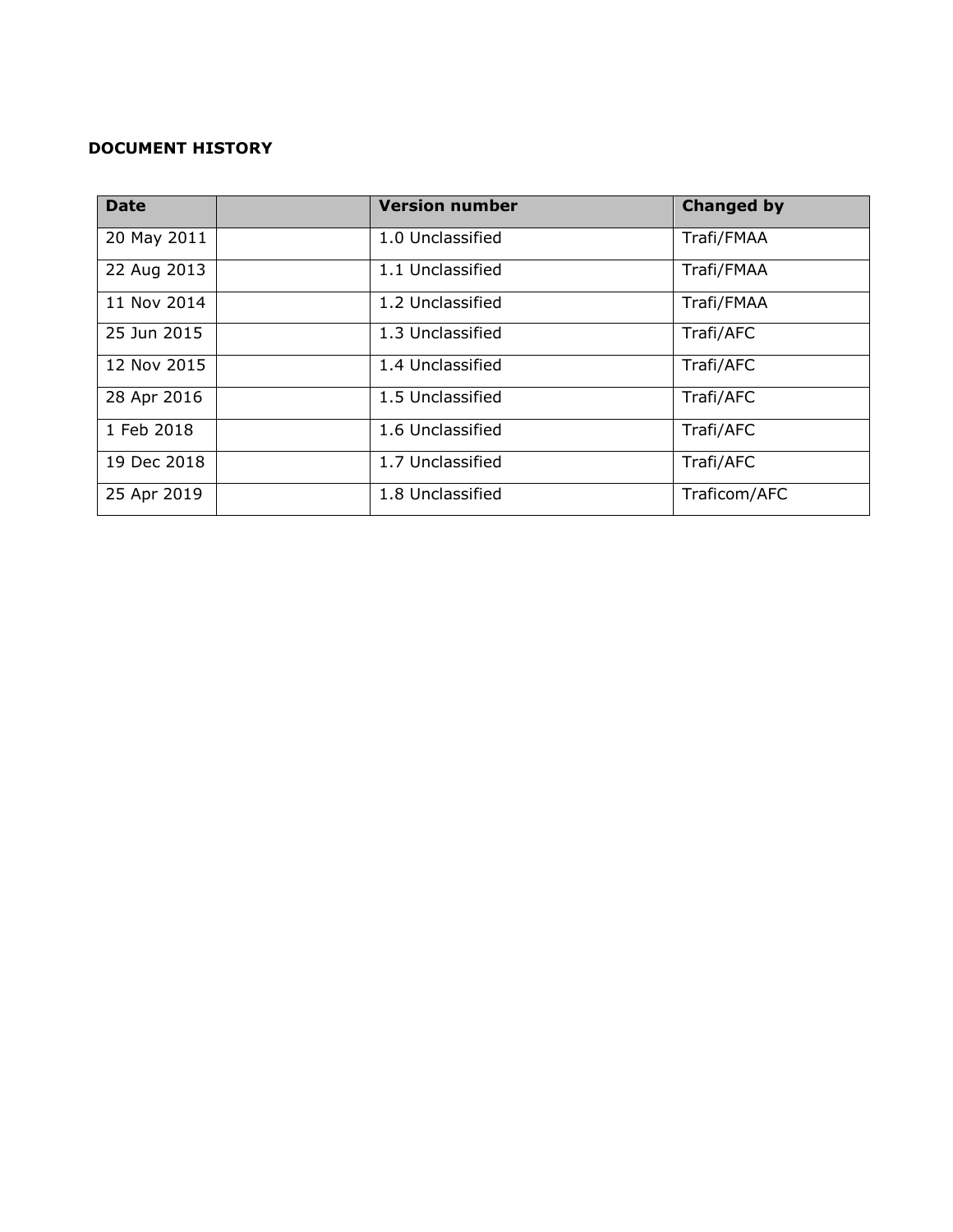#### <span id="page-4-0"></span>**ABBREVIATIONS**

| AA           | Approved Agency                                 |  |
|--------------|-------------------------------------------------|--|
| <b>AFC</b>   | Air Force Command                               |  |
| <b>AIC</b>   | Aeronautical Information Circular               |  |
| <b>AIP</b>   | Aeronautical Information Publication            |  |
| <b>AIRAC</b> | Aeronautical Information Regulation and Control |  |
| <b>AIS</b>   | <b>Aeronautical Information Services</b>        |  |
| <b>AMC</b>   | Airspace Management Cell                        |  |
| <b>ASM</b>   | Airspace Management                             |  |
| <b>ATS</b>   | <b>Air Traffic Services</b>                     |  |
| <b>AUP</b>   | Airspace Use Plan                               |  |
| <b>CADF</b>  | <b>ECAC Centralized Airspace Data Function</b>  |  |
| <b>CBA</b>   | Cross-Border Area                               |  |
| <b>CDM</b>   | Cooperative Decision Making                     |  |
| <b>CDR</b>   | <b>Conditional Route</b>                        |  |
| <b>CTA</b>   | Control Area                                    |  |
| <b>CTR</b>   | Control Zone                                    |  |
| D area       | Danger Area                                     |  |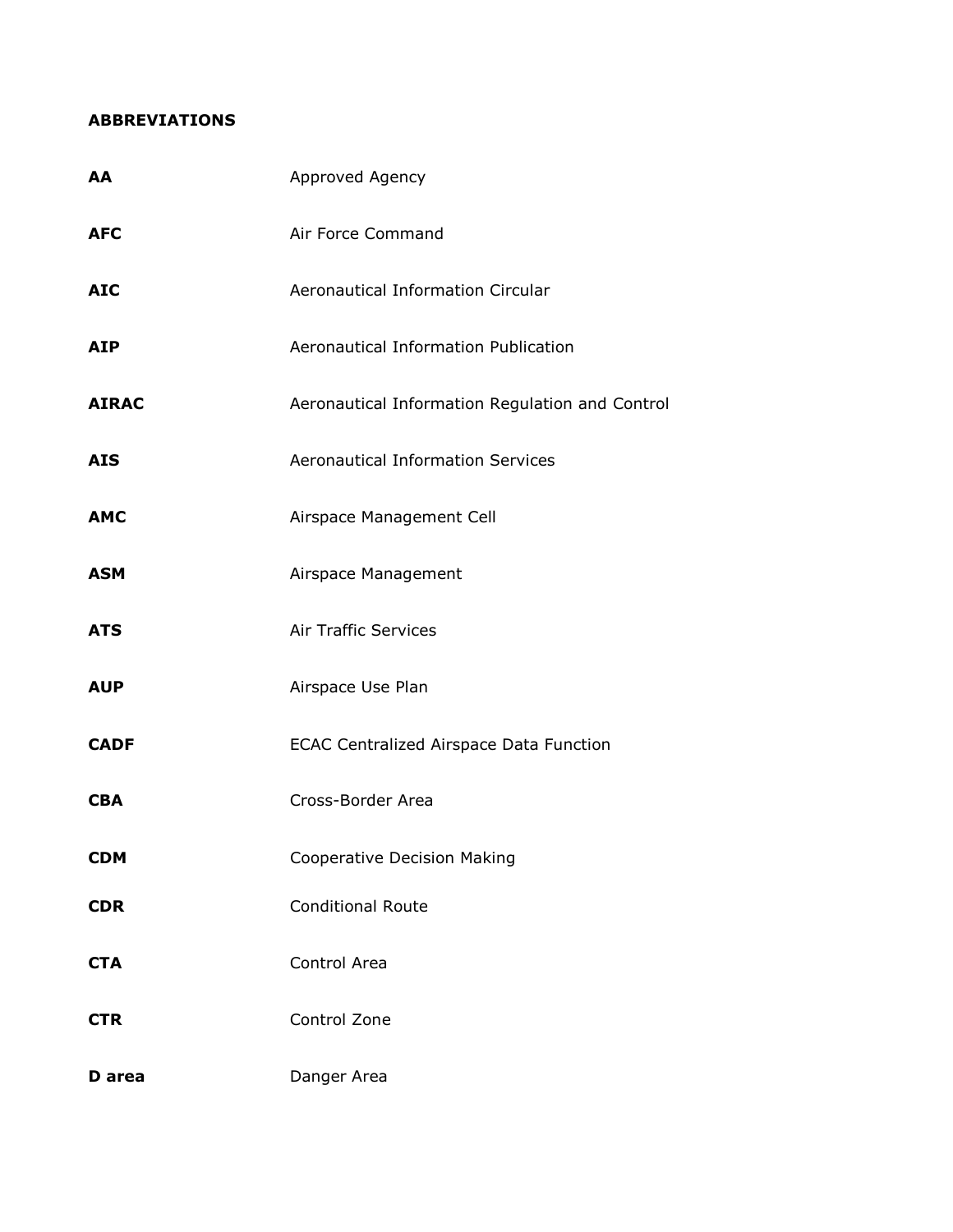| <b>FIR</b>   | Flight Information Region                 |  |
|--------------|-------------------------------------------|--|
| <b>FIZ</b>   | Flight Information Zone                   |  |
| <b>FMP</b>   | Flow Management Position                  |  |
| <b>FRA</b>   | Free Route Airspace                       |  |
| <b>FUA</b>   | Flexible Use of Airspace                  |  |
| <b>HLB</b>   | High Level Policy Body                    |  |
| <b>ICAO</b>  | International Civil Aviation Organization |  |
| <b>LMT</b>   | <b>Local Mean Time</b>                    |  |
| <b>NOTAM</b> | Notice to Airmen                          |  |
| <b>NMOC</b>  | Network Manager Operations Centre         |  |
| P area       | Prohibited Area                           |  |
| <b>PBN</b>   | Performance Based Navigation              |  |
| <b>PERM</b>  | Permanent ATS route                       |  |
| R area       | <b>Restricted Area</b>                    |  |
| <b>RMZ</b>   | Radio Mandatory Zone                      |  |
| <b>RNAV</b>  | Area Navigation                           |  |
| <b>RNP</b>   | Required Navigation Performance           |  |
| TMA          | <b>Terminal Control Area</b>              |  |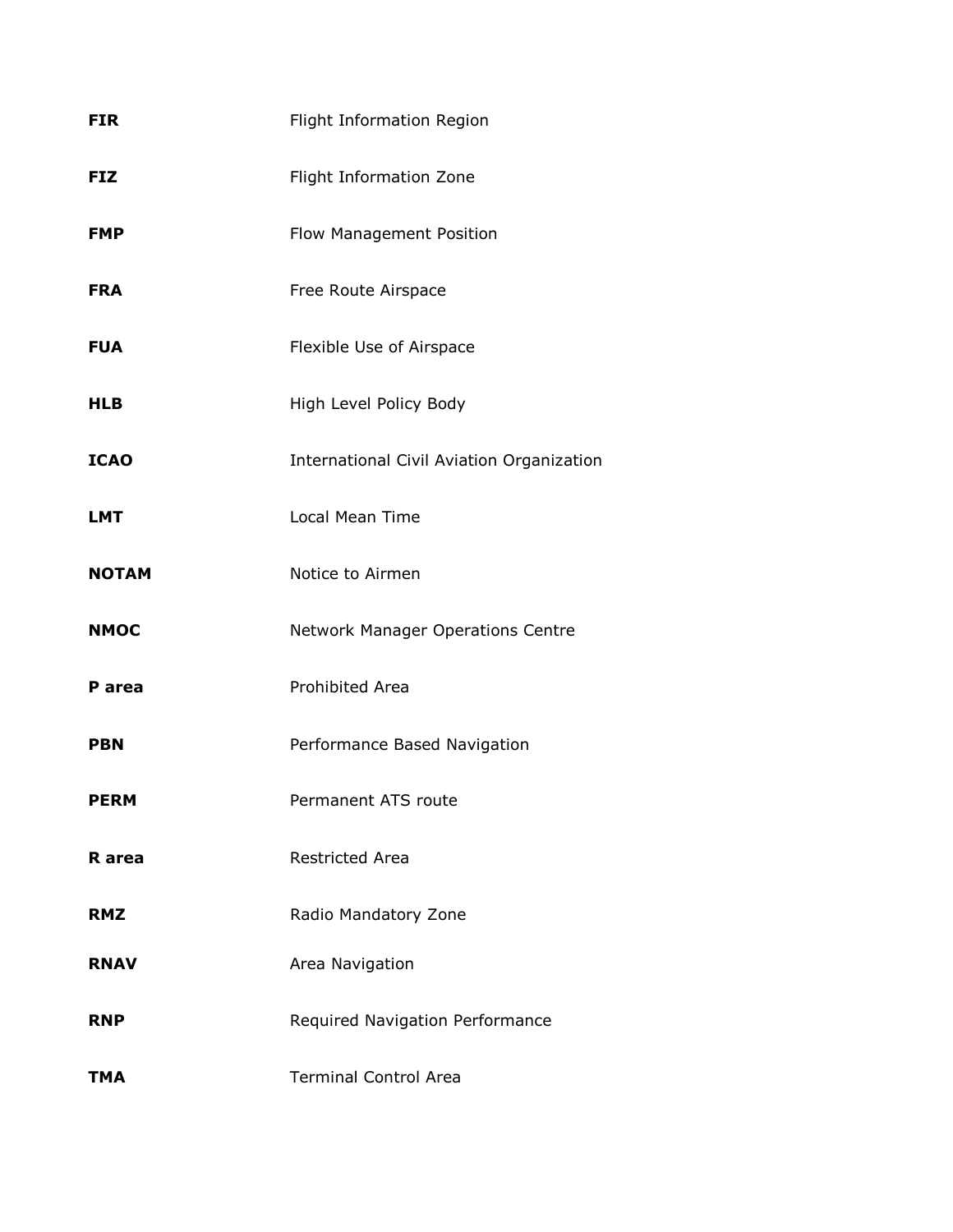| TMZ        | <b>Transponder Mandatory Zone</b> |
|------------|-----------------------------------|
| TRA        | Temporary Reserved Area           |
| <b>TSA</b> | Temporary Segregated Area         |
| UIR        | Upper Flight Information Region   |
| <b>UTA</b> | Upper Control Area                |
| <b>UTC</b> | <b>Coordinated Universal Time</b> |
| <b>UUP</b> | Updated Airspace Use Plan         |
|            |                                   |

**QRA** Quick Reaction Alert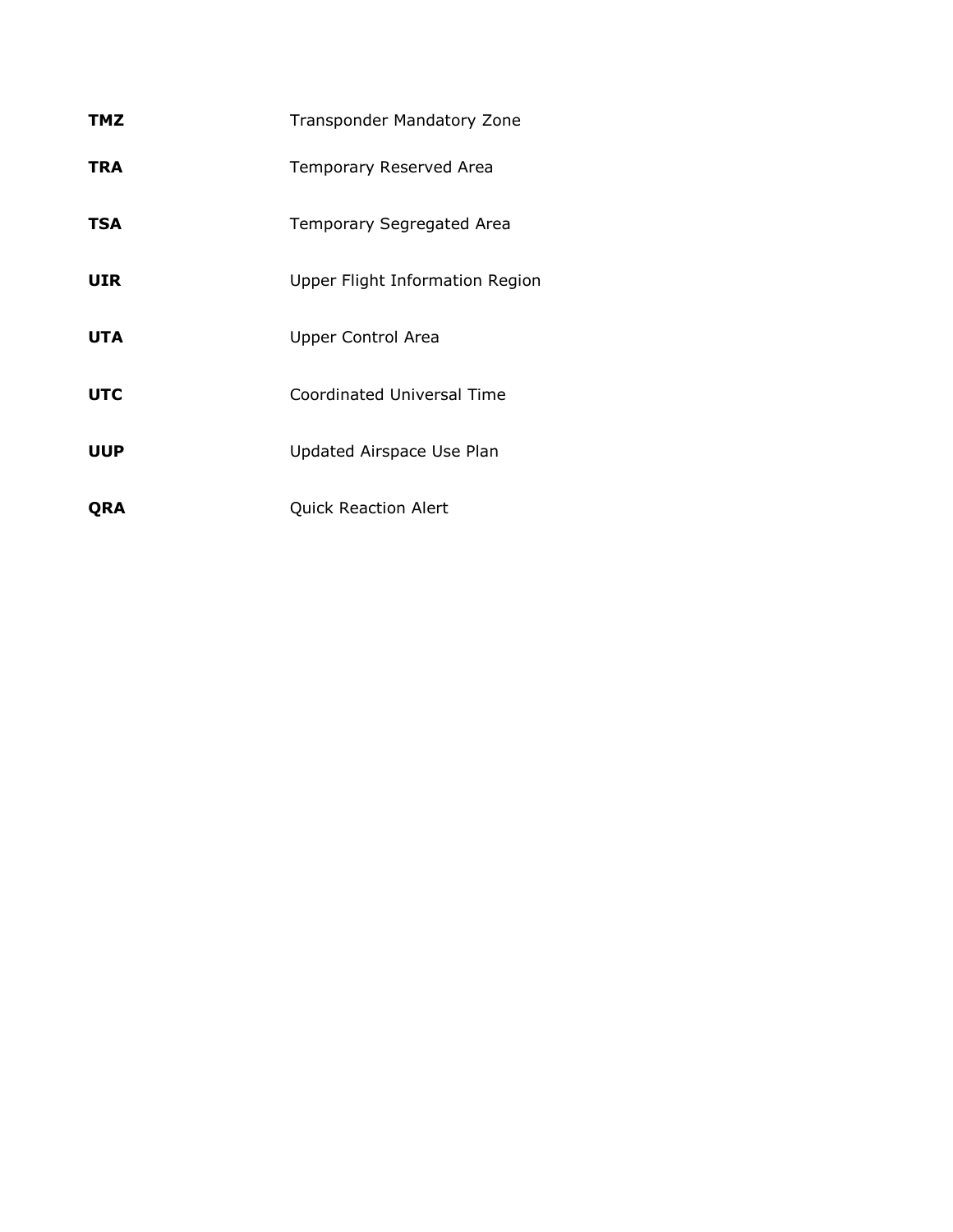# <span id="page-7-0"></span>**DEFINITIONS**

| <b>AIP Supplement</b>                                 | An AIP Supplement is a publication used to advise airspace users of<br>temporary changes to information published in the AIP. These<br>changes may be of long duration (3 months and longer), or they may<br>be used to convey information of short duration that contains<br>extensive text and/or graphics.                                                                                                                                                                                                                                                                                                                                                                                                         |
|-------------------------------------------------------|-----------------------------------------------------------------------------------------------------------------------------------------------------------------------------------------------------------------------------------------------------------------------------------------------------------------------------------------------------------------------------------------------------------------------------------------------------------------------------------------------------------------------------------------------------------------------------------------------------------------------------------------------------------------------------------------------------------------------|
| Airspace management<br>level 1: strategic level       | Level 1 of ASM applies to national-level interactions between the<br>Ministry of Transport and Communications and Ministry of Defence,<br>HLB, and actions conducted in accordance with the framework<br>agreement on ASM.<br>Strategic ASM (level 1): Long- and medium-term planning of ASM<br>processes. Strategic ASM may be initiated approximately one year<br>before the commencement of planned activity, and it ends with<br>transition to pre-tactical ASM. Strategic ASM involves the planning of<br>airspace use and procedures, negotiations and agreements, and<br>consultations with interested parties.                                                                                                |
| Airspace management<br>level 2: pre-tactical<br>level | Level 2 of ASM involves civil-military coordination and the use of<br>procedures laid down in the ASM Operations Manual.<br>Pre-tactical ASM (level 2): ASM processes that enable transition from<br>planning to the execution phase. Pre-tactical ASM is usually initiated<br>approximately two days before the commencement of planned activity<br>and continued to the execution phase that marks the transition to<br>tactical ASM. Pre-tactical ASM functions are aimed at attaining<br>sufficient<br>readiness for the<br>commencement of<br>activity by<br>communicating AUPs, AIS publications and flight plans, by allocating<br>airspace reservations planned at level 1, and by other applicable<br>means. |
| Airspace management<br>level 3: tactical level        | Level 3 of ASM involves operational execution and updating of AUP<br>produced at levels 1 and 2 by airspace users and AMC.                                                                                                                                                                                                                                                                                                                                                                                                                                                                                                                                                                                            |
| Approved agency                                       | An operator that holds specific approval of the Finnish Transport and<br>Communications Agency Traficom or Finnish Military Aviation<br>Authority and has the right to submit advance notifications of the<br>planned use of airspace structures.                                                                                                                                                                                                                                                                                                                                                                                                                                                                     |
| Cooperative decision<br>making                        | Concept in which all operators interact efficiently and transparently to<br>improve the efficiency of decision-making through accurate and real-<br>time information sharing.                                                                                                                                                                                                                                                                                                                                                                                                                                                                                                                                         |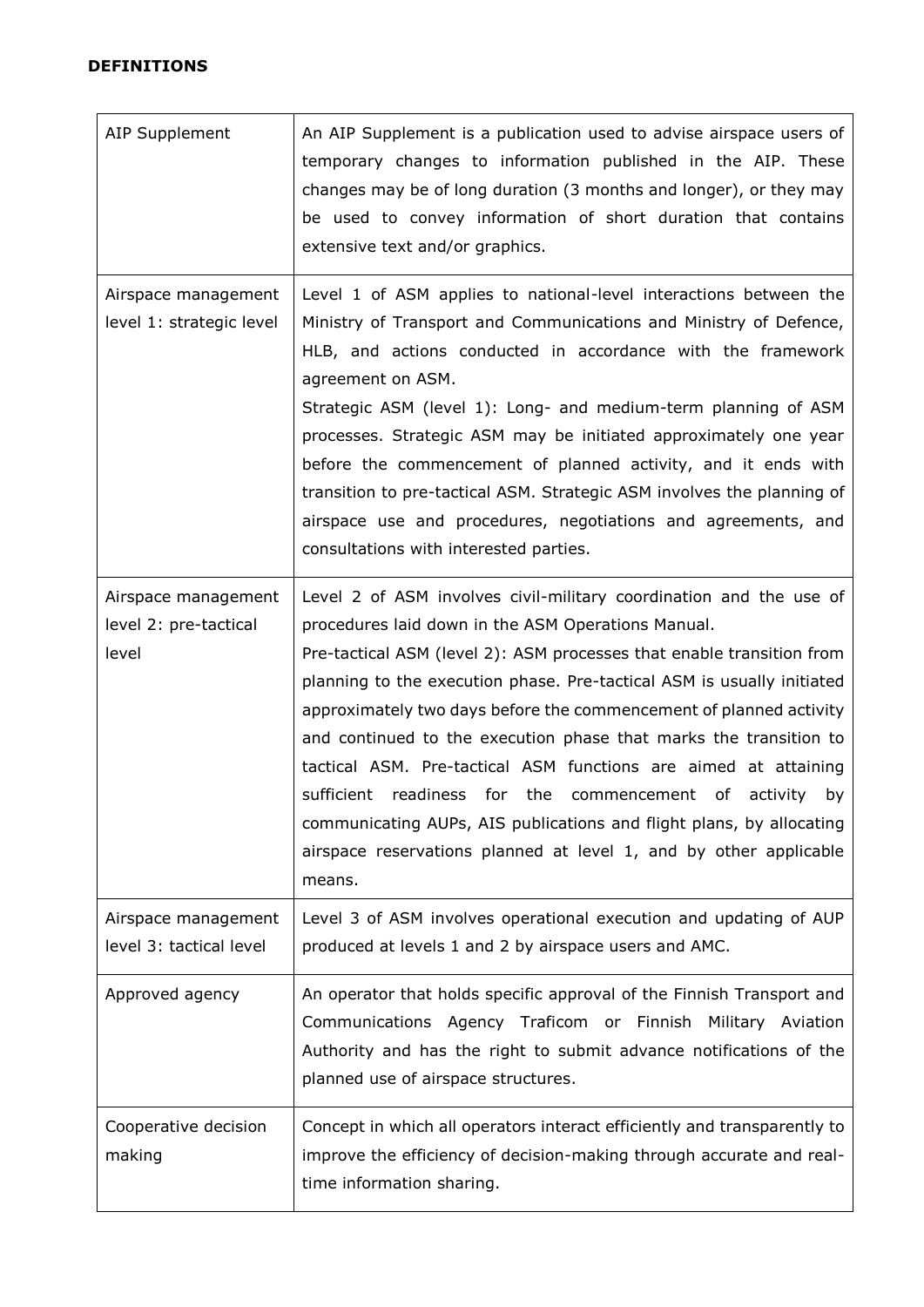| Control zone (CTR)<br>and terminal control<br>area (TMA) | Control zone is a volume of controlled airspace that extends from the<br>surface to a specified upper limit. CTRs and TMAs are established to<br>enable the functioning of aerodrome ATS units and to protect air traffic<br>operating to and from aerodromes. The ATS provider promulgates<br>appropriate procedures for flight within CTRs and TMAs.                                                                                                                                                        |
|----------------------------------------------------------|---------------------------------------------------------------------------------------------------------------------------------------------------------------------------------------------------------------------------------------------------------------------------------------------------------------------------------------------------------------------------------------------------------------------------------------------------------------------------------------------------------------|
| Cross-border area<br>(CBA)                               | An area that two or more states are authorised to establish to<br>accommodate military aviation requirements, based on an agreement<br>between the states involved. CBA extends across lateral boundaries<br>of one or more FIRs and is available for military training activities<br>conducted by states that are signatory parties to the agreement. CBAs<br>are published as TRAs, observing the procedures for the flexible use<br>of airspace.                                                           |
| Danger area (D-area)                                     | Airspace of defined dimensions within which activities dangerous to<br>aircraft, such as unmanned aircraft operations, sailplane operations<br>or other frequent recreational aviation operations may exist at<br>specified times.<br>Danger areas over international waters involve periodical firings by<br>military forces, blasting, or any other type of activity that may<br>jeopardise the safety of aircraft.                                                                                         |
| <b>ERNIP</b>                                             | European Route Network Improvement Plan                                                                                                                                                                                                                                                                                                                                                                                                                                                                       |
| Flight information<br>zone (FIZ)                         | A zone established at and around an aerodrome where the number of<br>movements does not justify the provision of air traffic control services<br>for controlled airspace.                                                                                                                                                                                                                                                                                                                                     |
| Flow management<br>position (FMP)                        | Position established in Area Control Centre Helsinki to liaise between<br>air traffic control, aircraft operators, and NMOC in matters related to<br>air traffic flow management.                                                                                                                                                                                                                                                                                                                             |
| Free route airspace<br>(FRA)                             | Airspace of defined dimensions within which users may freely plan<br>their route between entry and exit points without reference to the ATS<br>route network.                                                                                                                                                                                                                                                                                                                                                 |
| High level policy body<br>(HLB)                          | The National Committee for Airspace Management operating under<br>the Ministry of Transport and Communications, whose task is to agree<br>on how the needs of civil and military aviation will be taken into ac-<br>count in airspace management, air traffic management, the provision<br>of air navigation services and flexible use of airspace. The Government<br>appoints the Committee for a term of three years at a time. It consists<br>of representatives of civil and military aviation operators. |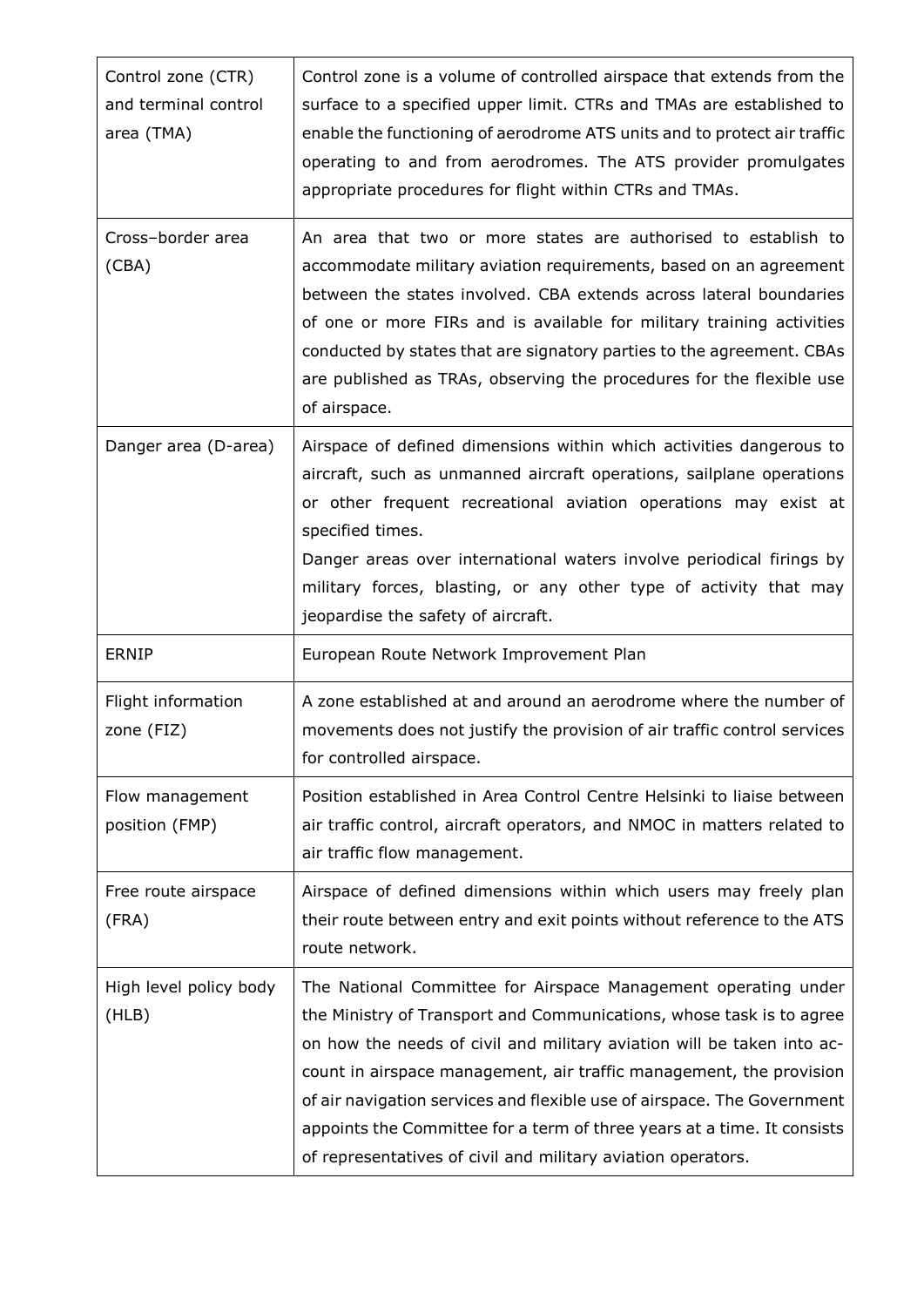| International waters<br>Waters beyond the sovereignty of any coastal state, as contrasted<br>with territorial sea, over which the state has sovereignty.                                                                                                                                                                                                                                                                                                                                                                         | mittee for Airspace Management may be given by government decree. |
|----------------------------------------------------------------------------------------------------------------------------------------------------------------------------------------------------------------------------------------------------------------------------------------------------------------------------------------------------------------------------------------------------------------------------------------------------------------------------------------------------------------------------------|-------------------------------------------------------------------|
|                                                                                                                                                                                                                                                                                                                                                                                                                                                                                                                                  |                                                                   |
| Airspace of defined dimensions, above land areas or territorial waters<br>Prohibited area<br>of a state, within which aviation is prohibited. Prohibited areas can be<br>(P-area)<br>established by government decree to provide protection of specific<br>assets.                                                                                                                                                                                                                                                               |                                                                   |
| QRA flight<br>Quick Reaction Alert (QRA) flights are transport, reconnaissance, sur-<br>veillance, identification or interception missions urgently required for<br>the purpose of monitoring and safeguarding territorial integrity, flights<br>or aerial operations related to heightened preparedness, or flights re-<br>quired for providing executive assistance to authorities. Search and<br>rescue flights conducted with Air Force fleet are also regarded as QRA<br>flights. All QRA flights are priority air traffic. |                                                                   |
| Radio Mandatory Zone<br>Airspace of defined dimensions wherein the carriage and operation of<br>(RMZ)<br>radio equipment is mandatory.                                                                                                                                                                                                                                                                                                                                                                                           |                                                                   |
| Restricted area<br>Airspace of defined dimensions above land areas or territorial waters<br>(R-area)<br>of a state, within which aviation is restricted in accordance with certain<br>specified conditions. Restricted areas can be established<br>government decree to provide protection of specific assets.<br>Procedures for flexible use of airspace are applied to restricted areas<br>to the extent practicable.                                                                                                          | by                                                                |
| Volume of airspace with pre-defined lateral limits, where operations<br>Temporary reserved<br>require the reservation of airspace for use by specified operators for<br>area (TRA)<br>a specified time period.                                                                                                                                                                                                                                                                                                                   |                                                                   |
| In controlled airspace, ATC may clear a flight into an active TRA.                                                                                                                                                                                                                                                                                                                                                                                                                                                               |                                                                   |
| Volume of airspace for exclusive use by military aviation, with pre-<br>Temporary segregated<br>defined lateral limits. Operations within a TSA require the reservation<br>area (TSA)<br>of airspace for use by specified operators for a specified time period.<br>ATC may not clear a flight into a TSA except if that flight is part of the<br>operations of the user group to which the TSA has been allocated or<br>complies with the terms and conditions imposed by that user group.                                      |                                                                   |
| Transponder Manda-<br>Airspace of defined dimensions wherein the carriage and operation of<br>tory Zone (TMZ)<br>pressure-altitude reporting transponders is mandatory.                                                                                                                                                                                                                                                                                                                                                          |                                                                   |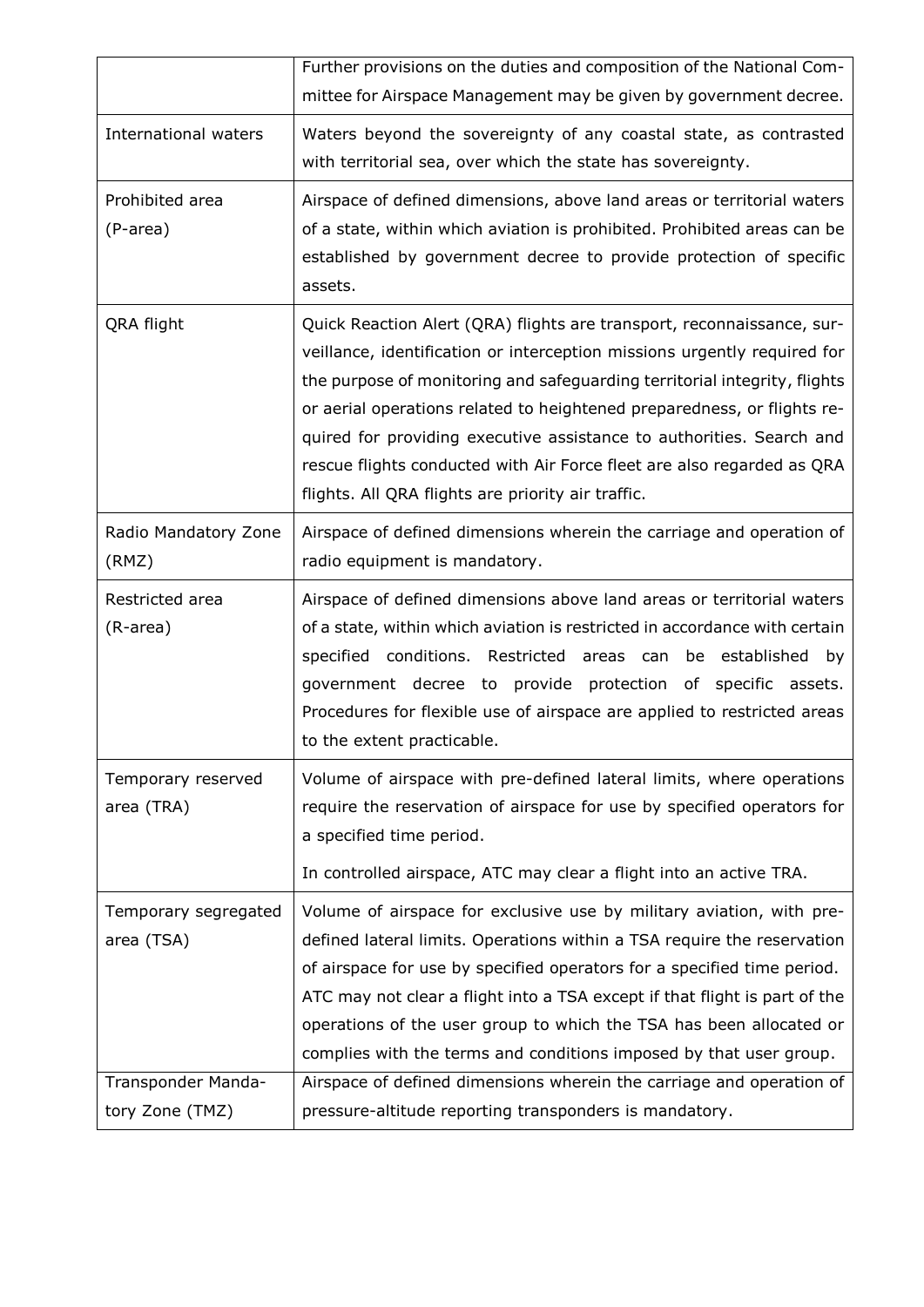#### <span id="page-10-0"></span>**1 INTRODUCTION**

The use of airspace and related decision-making are functions inherent to national sovereignty. In Finland, airspace management policy is governed by the National Committee for Airspace Management established by the government. 1) This ASM Operations Manual provides guidance on airspace management and contains the procedures for the flexible use of airspace as referred to in section 107 of the Finnish Aviation Act. Through the practices described in this Manual, the Finnish Transport and Communications Agency (hereinafter Traficom) and the Air Force Command (AFC) aim to ensure the safe, efficient and flexible use of airspace and to guarantee transparency in related functions by accommodating all users' requirements. Responsibility for ASM arrangements and airspace allocation within the Helsinki flight information region (FIR) lies with Traficom. Use of airspace required for the preservation of the nation's territorial integrity is arranged through a process that takes into account established and agreed priorities. Day-to-day planning and coordination of airspace use is under the responsibility of a joint civil-military airspace management cell (AMC) in accordance with the provisions of this manual. Within the European Union (EU), provisions on the Single European Sky are contained in four regulations of the European Parliament and of the Council and in implementing regulations based on them.

Commission Regulation (EC) No 2150/2005 on the flexible use of airspace (FUA Regulation) lays down common rules for the management of air traffic within airspace that is under the control of member states' civil and military air traffic services (ATS) units to ensure efficient civil-military coordination. The FUA Regulation states that coordination between civil and military authorities must be organised at the strategic, tactical, and pre-tactical levels (also called levels 1, 2, and 3 of ASM, respectively) using established agreements and procedures. The objective is to enhance safety, augment airspace capacity, and increase the efficiency and flexibility of airspace use.

Commission Regulation (EU) No. 677/2011 and Commission Implementing Regulation (EU) 2019/123 lay down detailed rules for the implementation of air traffic management (ATM) network functions, which the member states are required to comply with. The detailed rules concern e.g. airspace design and organisation, as well as the optimisation of the European route network. These objectives are implemented through the European Route Network Improvement Plan (ERNIP), which is a scheme developed by the Network Manager in coordination with the operational stakeholders based on a cooperative decision making (CDM) process. It includes the result of operational activities with respect to route network design on short and medium terms in accordance with the guiding principles of the Network Strategy Plan. The common rules allow an optimum use of airspace in the single European sky and ensure that airspace users can operate preferred trajectories, while allowing maximum access to airspaces and air navigation services.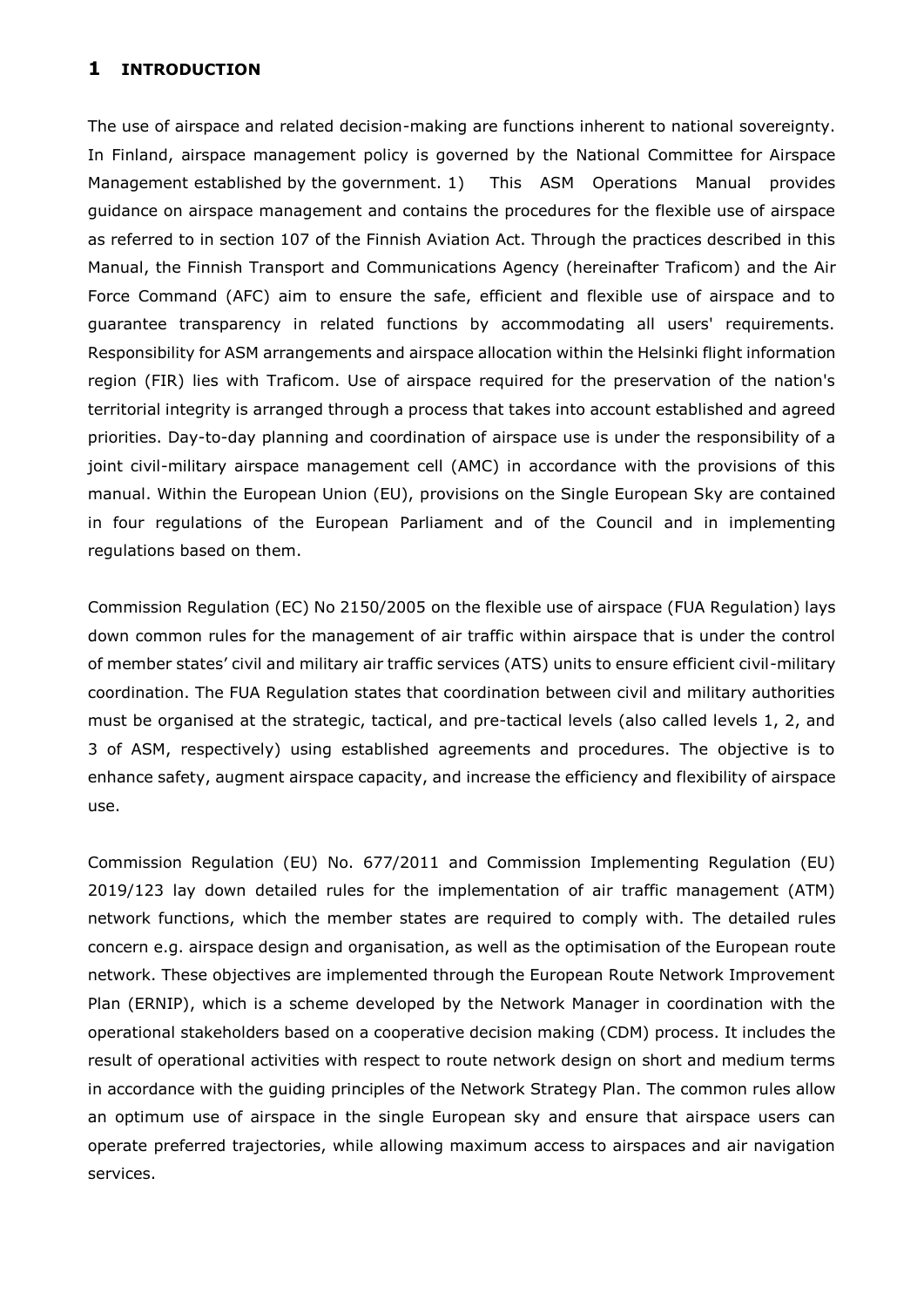Military operations and military training are not under EU jurisdiction, and regulations governing the Single European Sky do not impose limitations on the rights of the member states to exercise sovereignty over their national airspace. Neither do they affect matters related to the national security and national military requirements of the member states. Although EU legislation covers arrangements for civil aviation only, EU regulations also affect the use of airspace by the Defence Forces because airspace is not limitless. The member states must take into account the requirements of both civil and military airspace users during any decision-making process. To this end, the regulations presuppose that the needs of civil and military aviation be coordinated at national level.

Airspace requirements of the Finnish Defence Forces stem from established rights and duties as defined in the Act on the Defence Forces, Act on Territorial Surveillance, Aviation Act, Government Decree on Military Aviation, and Emergency Powers Act. The purpose of the ASM procedures described in this Operations Manual is to ensure that the Defence Forces can conduct exercises aimed at maintaining the capabilities needed for the accomplishment of their assigned duties while observing the flexible use of airspace (FUA) concept. The procedures of airspace management are applicable to the national use of airspace within the Helsinki FIR and over adjacent international waters. Provisions do not exist for the restriction of airspace use over international waters by civil or military aircraft of other states. Member states may agree separately on rules governing flights over international waters.

## <span id="page-11-1"></span><span id="page-11-0"></span>**2 GENERAL**

#### **2.1 Description and purpose of the ASM Operations Manual**

Airspace management is exercised through the application of FUA procedures developed by Eurocontrol, rules and regulations issued by competent aviation authorities, and the procedures and priorities laid down in this manual.

This manual defines:

- general principles for airspace management
- areas of airspace for the exclusive use of different user groups
- prioritisation of areas of airspace
- structure and classification of ATS routes
- principles governing the establishment and use of permanent and temporary areas of airspace and related communication
- monitoring mechanisms for the use of airspace

This manual defines the working procedures of the AMC at the pre-tactical and tactical levels of ASM, and also at the strategic level to the extent necessary. The manual is approved, issued, and updated by the competent civil aviation and military authorities.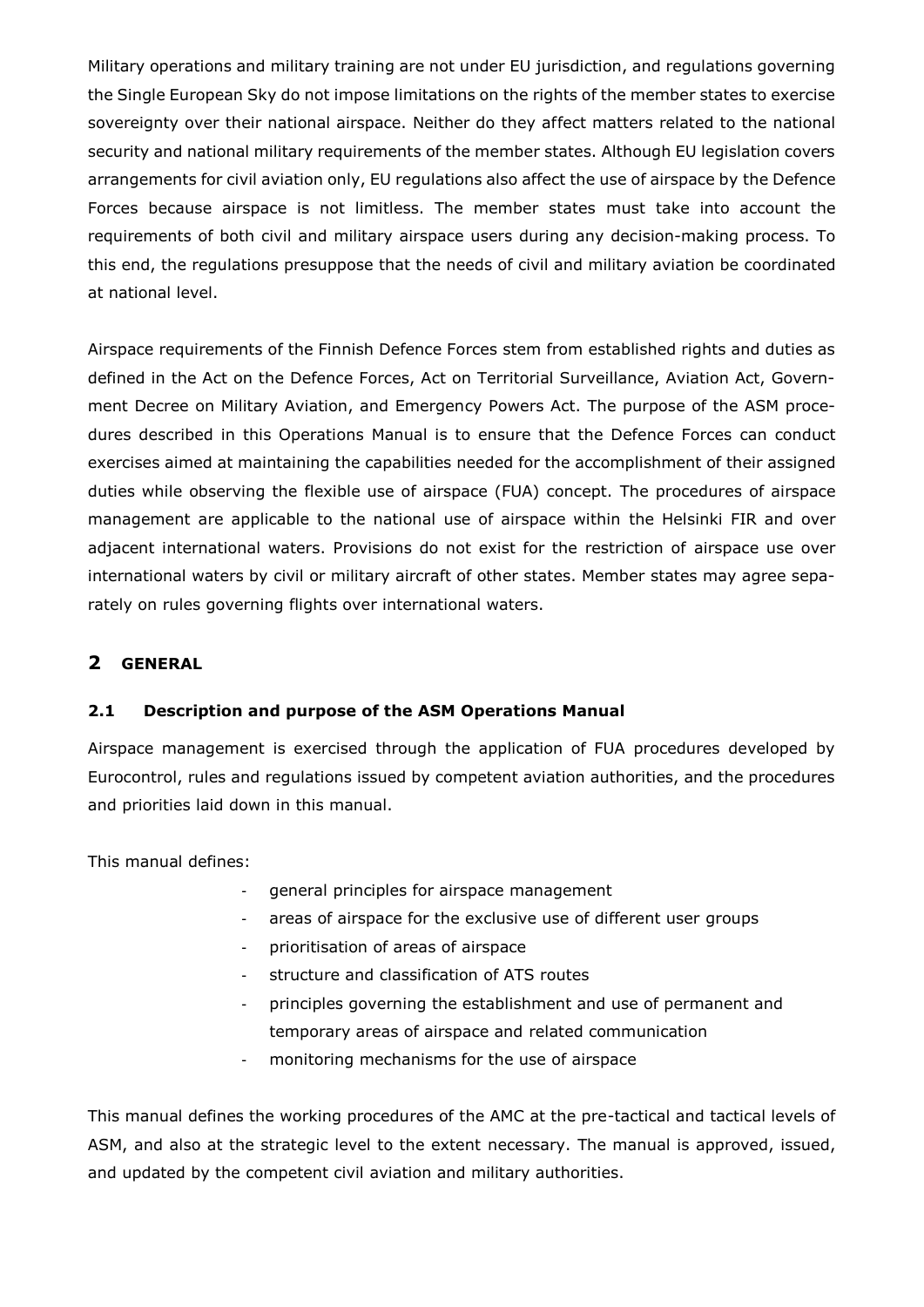In order to increase the efficiency of airspace use, the European Commission (EC) has issued Regulation 390/2013 (*Performance Regulation*) laying down a performance scheme for air navigation services and network functions, and Regulation 255/2010 (*Flow Regulation*) laying down common rules for air traffic flow management. These regulations specify additional requirements for improving the efficiency of airspace use, and key performance indicators that the member states should monitor and measure. These indicators are described in section 9*, Airspace use monitoring and performance.*

## <span id="page-12-1"></span><span id="page-12-0"></span>**3 AIRSPACE ORGANISATION**

#### **3.1 Introduction**

The Helsinki FIR is divided into permanent blocks of airspace established to serve the needs of various airspace users, and ATS routes that are subject to a separate classification. Airspace is divided into controlled airspace (ICAO airspace classes C and D) and uncontrolled airspace (ICAO airspace class G). Airspace limits and boundaries are published in the Finnish Aeronautical Information Publication (AIP Finland). Traficom decides on the establishment of and changes to the airspace blocks under Finland's responsibility. Modifications to permanent airspace structures are usually implemented upon the ATS provider's proposal, but changes may also be suggested by other interest groups in accordance with section 6.1. Temporary reserved airspaces (TRA) can be established in accordance with sections 3.10.2 and 7.1.2.

Modifications to permanent airspace structures require an extensive consultation process to ensure that the needs of different groups of airspace users are taken into account. In practice, this means that modifications to permanent airspace structures are implemented on an annual basis as a result of systematic planning, to achieve optimum management of the entire airspace. ANS Finland publishes on its website a schedule of forthcoming amendments by an Aeronautical Information Circular (AIC) in accordance with the AIRAC system, including the planned AIP effective dates, publication dates, and dates for submitting raw data to the relevant Aeronautical Information Services (AIS) unit for dissemination.

#### <span id="page-12-2"></span>**3.2 FIR**

<span id="page-12-3"></span>The Helsinki FIR is defined in the aeronautical information publication (AIP Finland). The Helsinki FIR is further divided into sectors. The sectors and ATS units providing service therein are defined in the AIP. FUA principles are applied throughout the Helsinki FIR, including airspace over international waters as described in section 3.2.1.

#### **3.2.1 Airspace over international waters**

Aviation in airspace over international waters must comply with the Chicago Convention and its Annexes. The United Nations Convention on the Law of the Sea (1982) allows unrestricted flights by state aircraft within airspace over international waters.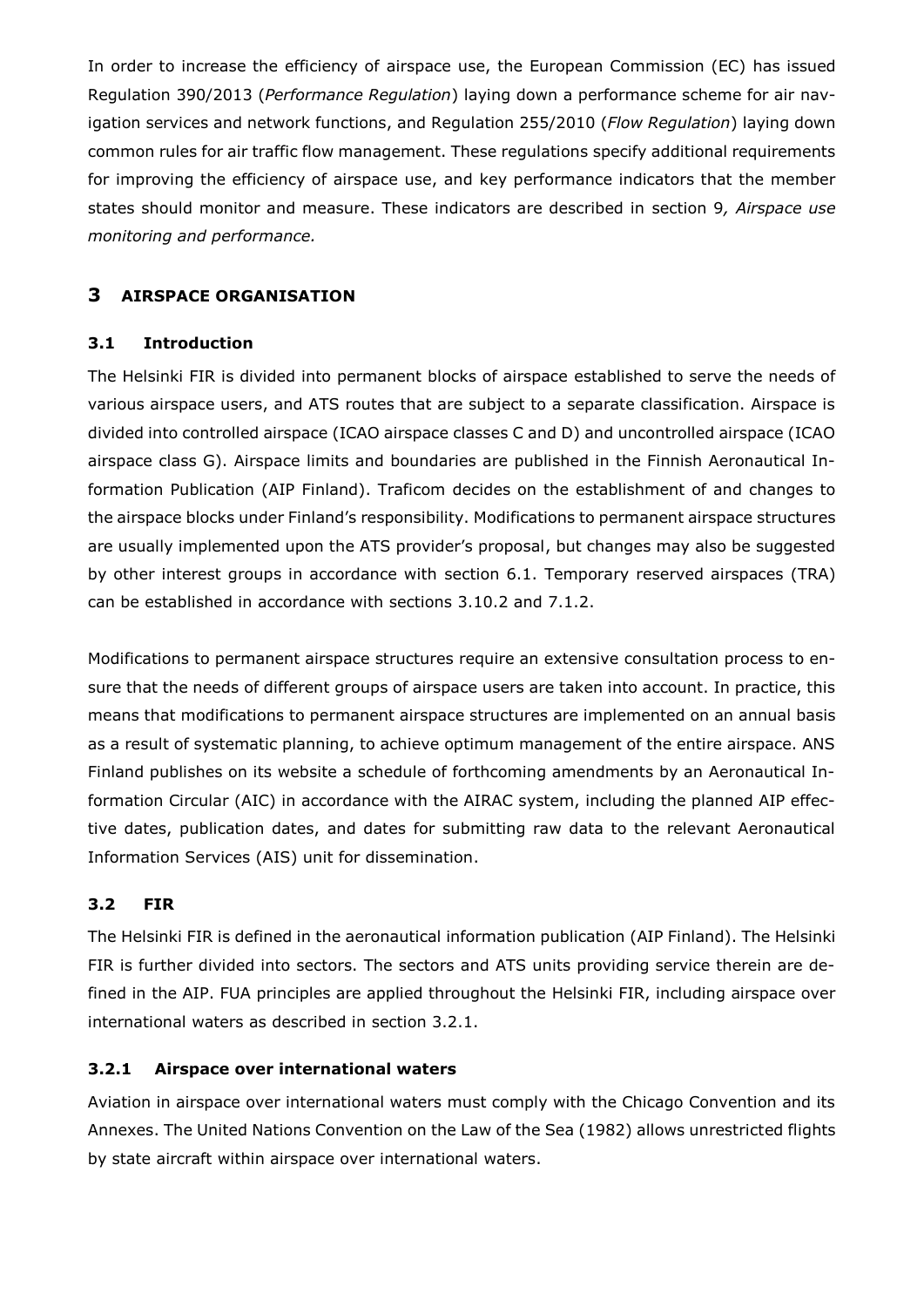#### <span id="page-13-0"></span>**3.2.2 ATS-delegated areas in the EFIN FIR**

<span id="page-13-1"></span>The establishment of ATS delegated areas requires agreements between states, aviation authorities, ATS providers and, if necessary, AMCs. Within the Finland FIR, responsibility for provision of ATS in controlled airspace is delegated to Swedish and Norwegian service providers over four areas: KVARKEN (FL95+), MANTO (FL65+), HALTI (FL95+) and ENKR TMA (Kirkenes). ATS delegated areas are published in the Aeronautical Information Publication (AIP) Finland, ENR 2.1.

## <span id="page-13-2"></span>**3.3 CTA**

Control Areas (CTA) are published in AIP Finland.

#### <span id="page-13-3"></span>**3.4 TMA and CTR**

Control Zones (CTR) and Terminal Control Areas (TMA) are published in AIP Finland.

## <span id="page-13-4"></span>**3.5 FIZ**

Flight Information Zones (FIZ) are published in AIP Finland.

#### **3.6 TSA and TRA / Local TRA**

Temporary Segregated Areas (TSA) are established by Government decree and published in Finland's AIP.

Temporary Reserved Areas (TRA) are published in AIP Finland. TRAs adjacent to airports (Local TRA) are established for the purpose of flight operations, and ATS is provided in accordance with the airspace class.

In the tactical level military authorities may reserve TRA- and Local TRA areas from the ATS unit. If necessary, ATS unit is responsible to restrict operations in the TRA if the area is affected by other controlled air traffic. TRAs and Local TRAs reserved by the military authorities can be handled like TSAs. Other controlled air traffic may fly within a TRA reserved by the military authorities in accordance with the principles and procedures stipulated by the military aviation authorities.

TSAs and TRAs reserved for military use are divided into two categories according to their anticipated usage. In addition, there are Cross-Border Areas (CBA):

Category 1 (yellow):

TSAs defined as Defence Forces priority areas and TRAs over international waters. Procedures applicable to CDR 1 category ATS routes are laid down in section 3.13.2.

Category 2 (white):

TSAs for occasional Defence Forces exercises and TRAs over international waters. Reservation and activation of these areas is managed according to section 7.1.2. Activities in category 2 areas may close off ATS routes in classes PERM / CDR1 and CDR2.

CBAs (green, CBA Lapland and CBA Bothnia): Airspace use priorities are described in Appendix 2.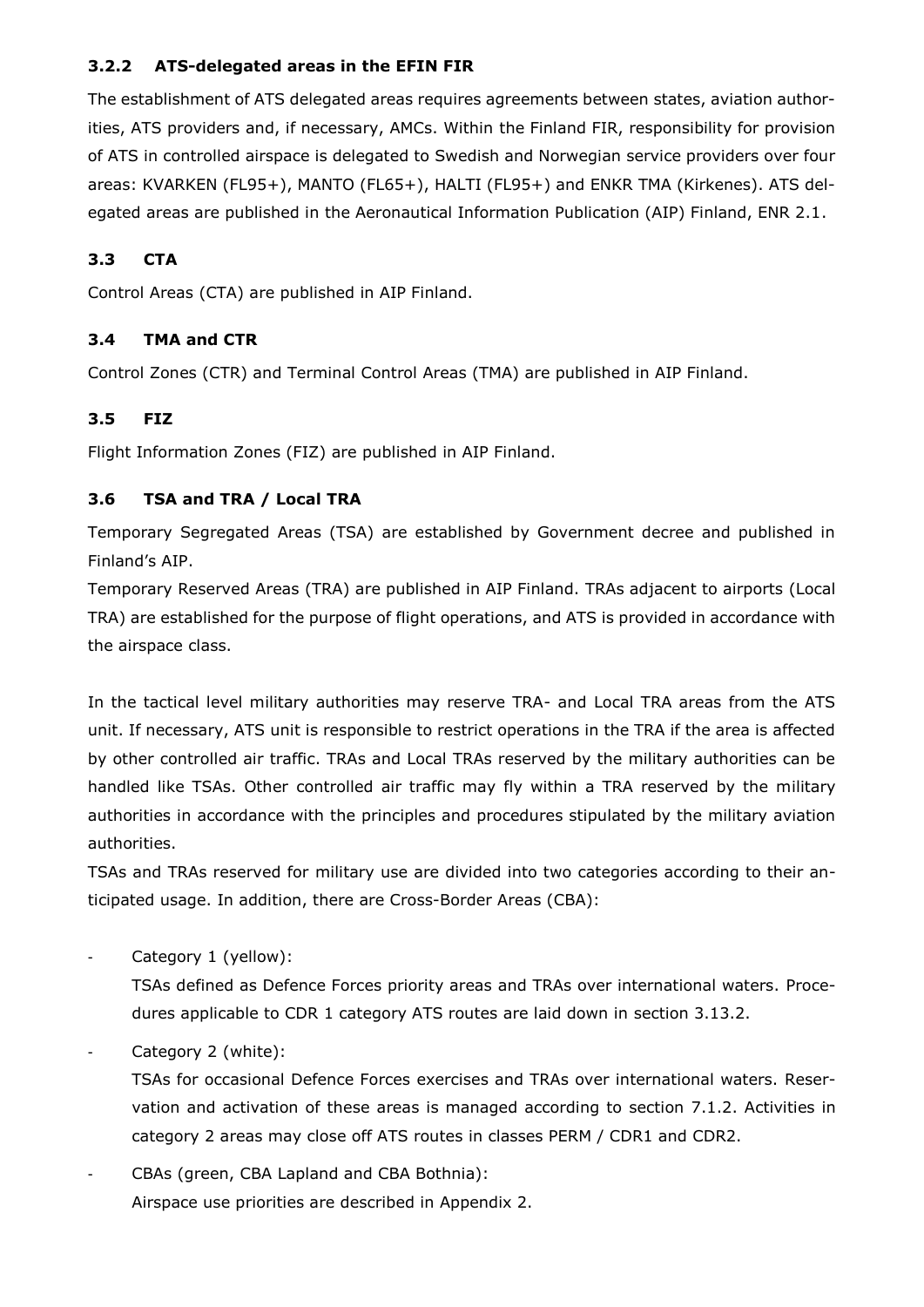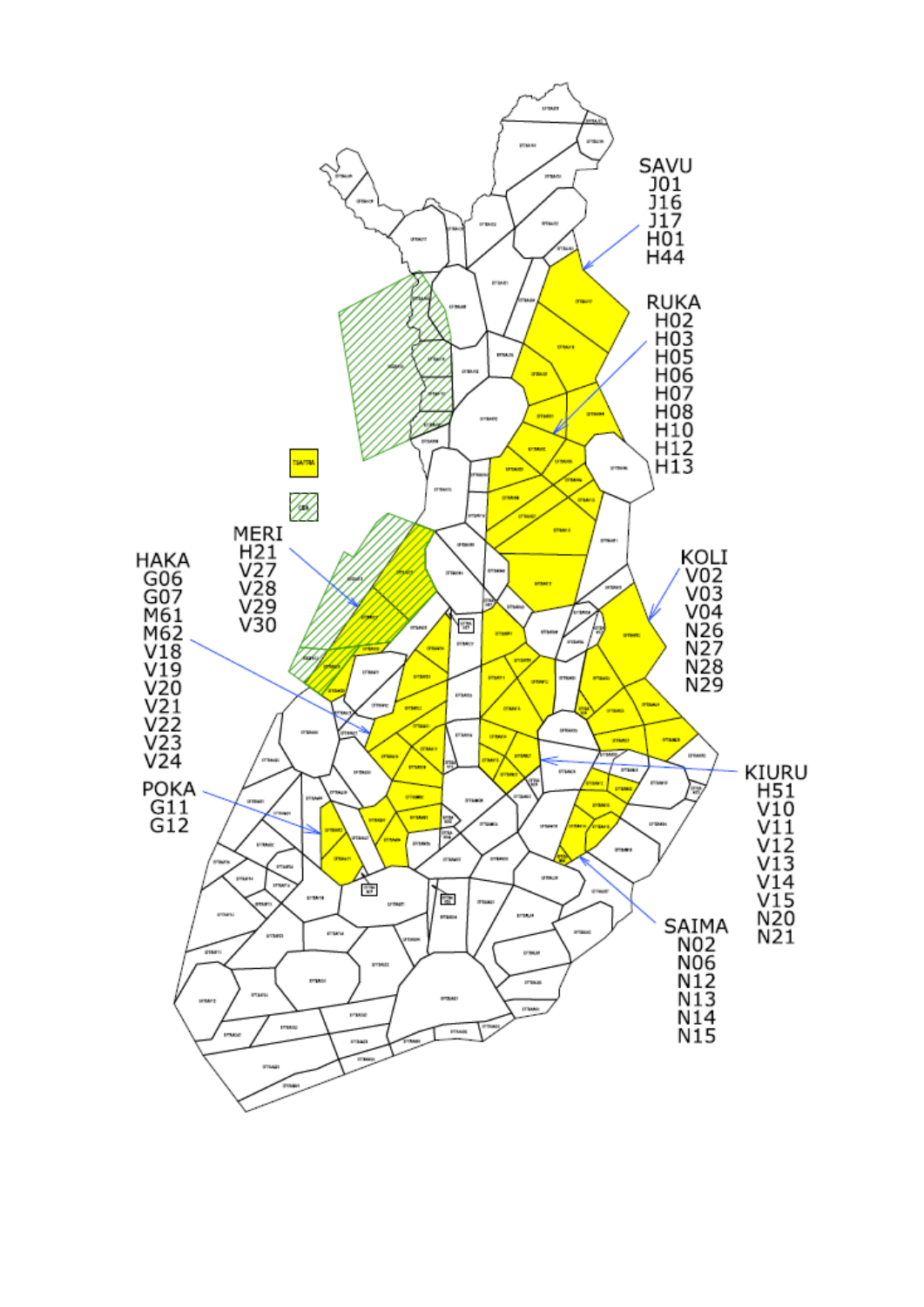#### <span id="page-15-0"></span>**3.7 Cross Border Area (CBA)**

CBAs are established for the use of military aviation by two or more states, and enable the use of airspace across national borders. They are established by intergovernmental treaty and further specified through joint operation agreements.

<span id="page-15-1"></span>CBAs affect the availability of ATS routes. Priorities are described in more detail in Appendix 2 to this document. CBAs are published in AIP Finland.

## **3.8 Prohibited area - P-area**

Permanent prohibited areas can be established by government decree in accordance with section 11 of the Aviation Act. Flying in a prohibited area is not allowed, except as provided for in section 1 of the Government Decree. Traficom may, for specific reasons, grant permission for flying in the prohibited areas of EFP35 Meilahti, EFP40 Munkkiniemi, EFP45 Luonnonmaa or EFP50 Kruununhaka after consultation with the Office of the President of the Republic of Finland or the Prime Minister's Office, depending on for which entity's protection the area has been established, and in the prohibited areas of EFP20 Loviisa, EFP25 Olkiluoto, EFP30 Kilpilahti or EFP55 Hanhikivenniemi after consultation with the Ministry of the Interior. However, flights specifically related to the maintenance, operation and use of the facilities located in the prohibited areas of EFP20 Loviisa, EFP25 Olkiluoto, EFP30 Kilpilahti and EFP55 Hanhikivenniemi are allowed.

<span id="page-15-2"></span>Permanent prohibited areas (P-areas) are also published in AIP Finland.

## **3.9 Restricted area - R area**

Permanent restricted areas can be established by government decree in accordance with section 11 of the Aviation Act. Flying in permanent restricted areas is only allowed by permission of the Defence Forces or under special conditions laid down by the Defence Forces or the Border Guard.

Temporary restricted areas can be established by Traficom's decision in accordance with section 3.11 below. Any conditions for obtaining permission to fly in the restricted area will be determined in connection with the decision.

<span id="page-15-3"></span>When activities hazardous to air traffic have been suspended, ATC may clear a controlled flight in controlled airspace through an activated R area.

Permanent R areas are also published in AIP Finland.

## **3.10 Danger area - D area**

Activities dangerous to aircraft flight safety may be undertaken in D areas, including firings by the Defence Forces in airspace over international waters, extensive sailplane flying, unmanned aircraft operations beyond visual line of sight, distress flares launched above minimum flight altitudes etc.

Aircraft may fly into activated D areas at the discretion of the pilot-in-command, but the pilot must be aware of the risks associated with such operations. Before flying into a danger area,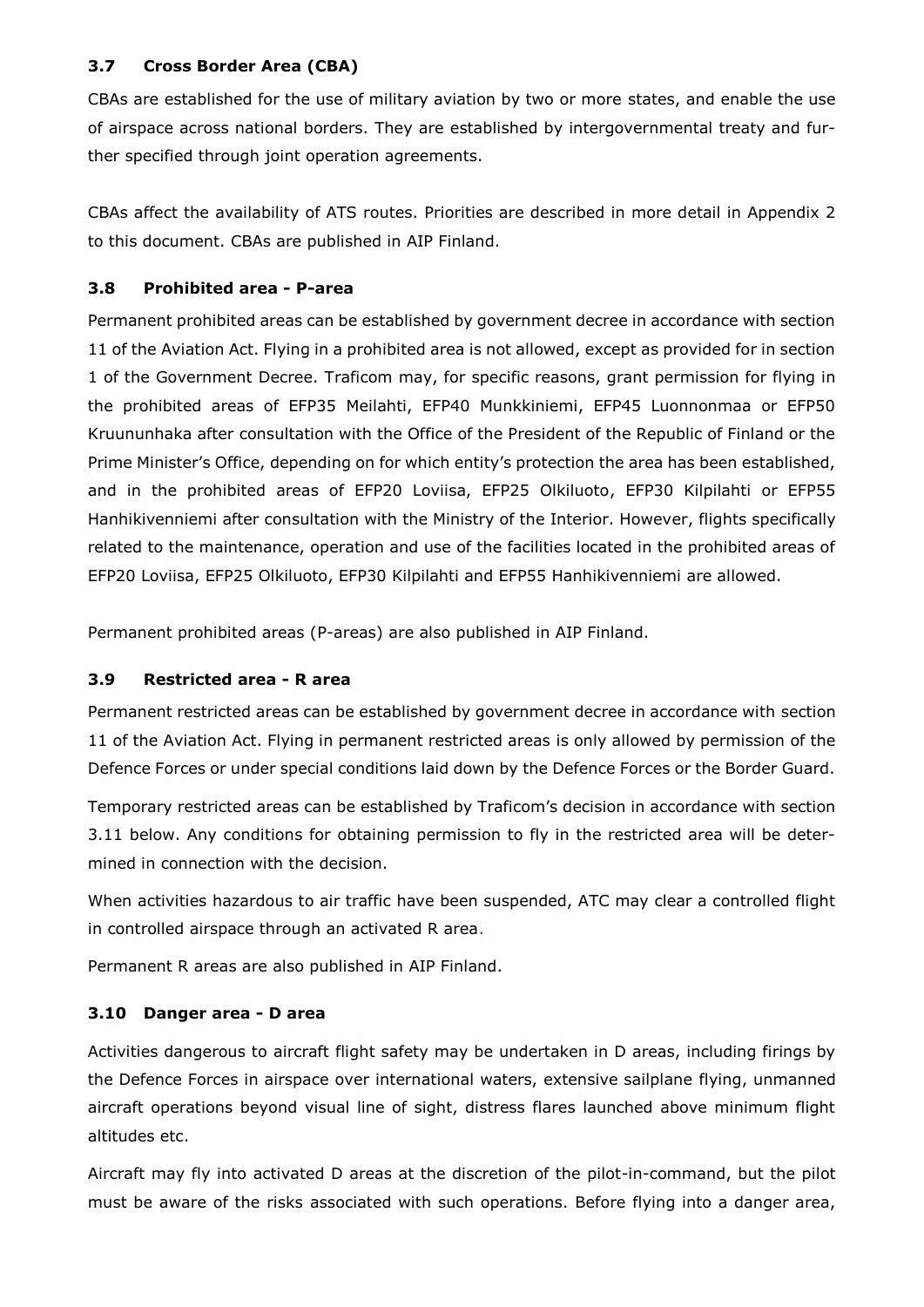the pilot-in-command shall find out about the nature of operations conducted there. If the pilotin-command decides to fly into an activated D area, the flight should be coordinated with the entity operating in the D area to ensure flight safety.

Unmanned aircraft do not have to give way to other air traffic in a reserved danger area.

In controlled airspace, aircraft subject to separation will be separated from active danger areas. At the request of the pilot-in-command, separation from danger areas can be waived.

When activities hazardous to air traffic have been suspended, ATC may clear a controlled flight in controlled airspace through an activated D area.

Firings by the Defence Forces in D areas over international waters and unmanned aircraft activities by the Defence Forces in D areas are announced as described in section 7.2.2.

Approved Agencies (AA) in D areas established for general and recreational aviation may issue advance notifications as described in section 7.2.3. These areas may also be activated on the day of operations. As a general rule, a small amount of VFR operations do not require a D area to be activated in uncontrolled airspace (i.e. no busy aviation activities, cloud flying etc.).

For activities hazardous to aviation, a D area must be activated in accordance with section 8. The activation of the area is considered sufficient for notifying the area control centre of the commencement of activities as required.

<span id="page-16-0"></span>If unmanned aircraft operations are conducted in a permanent D area, the NOTAM publication activating the D area shall include the verified contact details of the D area operator to ensure flight safety.

#### **3.10.1 Permanent danger areas**

<span id="page-16-1"></span>Permanent danger areas are established by Traficom's aviation regulation OPS M1-28 in accordance with section 11 of the Aviation Act.

Permanent D areas are also published in AIP Finland.

## **3.10.2 Temporary danger areas**

Traficom may decide to establish temporary D areas for instance to enable unmanned aircraft operations or for the needs of general and recreational aviation as described in section 7.1.2.

In accordance with section 11 of the Aviation Act, temporary D areas can also be established by the AMC for a maximum period of two weeks under the following principles:

D areas for unmanned aviation for a maximum period of two weeks are established by the AMC under the following conditions:

- The upper limit for the D area to be established does not exceed 150 metres from the surface of the ground or water
- The D area to be established is not located in a Control Zone (CTR) or a Radio Mandatory Zone (RMZ)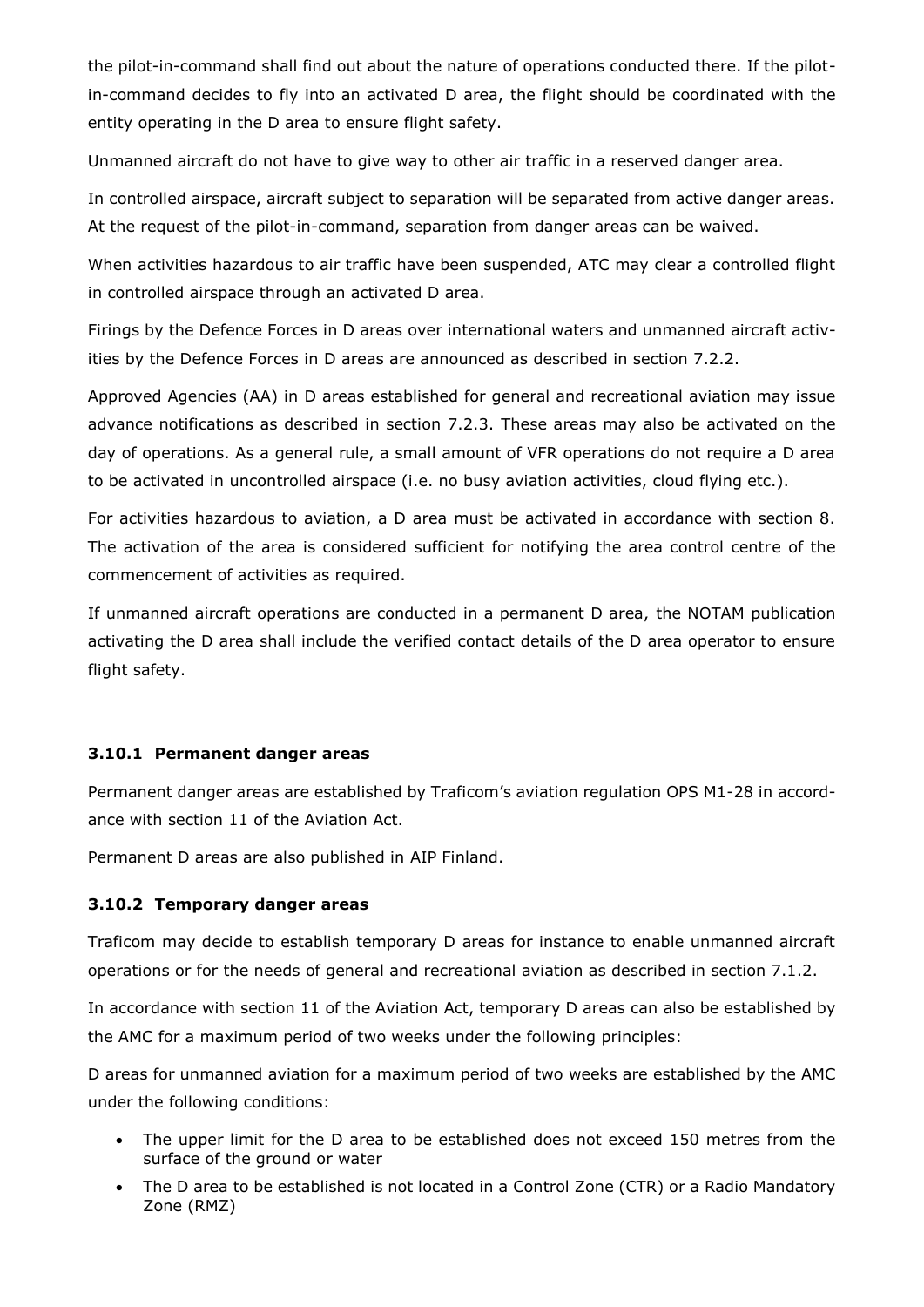- The D area to be established is not located closer than at a distance of five kilometres from any uncontrolled aerodrome as published in AIP AD 2.1 – 1 and AD 2.1 – 2
- The D area to be established is not located closer than at a distance of five kilometres from any heliport as published in AIP AD  $3.1 - 1$  and AD  $3.1 - 2$
- The D area to be established is not located in an area where aviation is permanently restricted or in some other area that is essential for national defence as prescribed in section 14 of the Territorial Surveillance Act. This restriction does not apply to an applicant who already has an aerial photography permit for the area in question.
- The D area is established based on the WGS84 coordinate of the centre for the required area and on the radius of the circle. If the Defence Forces have not granted the applicant a permit for aerial photography in the area, the maximum radius of the area to be established is 1.78 km / 0.96 NM.
- When the D area is established, the AMC may specify conditions and restrictions in accordance with section 14 of the Territorial Surveillance Act. For example, the operator may be required to give a real-time notice of activity to the territorial surveillance authorities, or a flight plan may be required for conducting flight operations in the area.
- The size and activity of the D area to be established shall be based on actual usage, and it must be possible to reach the operator at all times when the D area is active.
- The D area to be established need not be verified in the ANS systems.

Proposal for the establishment of a D area must be submitted to the AMC no later than by 12 noon (LMT) two working days before the activities are commenced. The D area will be activated by issuing a NOTAM, and displayed on the NAV WARNINGS map.

For example, if the activities in a D area are to be commenced at 8 am (LMT) on Monday morning, the application shall be submitted to the AMC no later than by 12 noon (LMT) on Thursday.

More detailed instructions for making D-area proposals will be given on ANS Finland's website https://www.ansfinland.fi/en.

If the AMC is not able to reconcile the proposed temporary D area with other airspace and air traffic as provided for in section 159 of the Aviation Act, the matter will be referred to Traficom. In this case, the AMC forwards the proposal to Traficom and presents an alternative proposal for a decision to establish the danger area, if necessary.

The AMC has the right to suspend activities hazardous to aviation within an activated danger area for flight safety reasons or if the smooth flow of air traffic would be disrupted. To ensure this, secure communication procedures shall be established between the D area operator and the AMC.

<span id="page-17-0"></span>If unmanned aircraft operations are conducted in the D area and the Rules of the Air cannot be complied with as referred to in section 9 of the Aviation Act, the NOTAM publication for the temporary D area shall include the verified contact details of the D area operator to ensure flight safety.

## **3.11 Temporary airspace restrictions**

In accordance with section 11 of the Aviation Act, Traficom may restrict or prohibit aviation in a specific area for compelling reasons of flight safety, national defence, police operations, rescue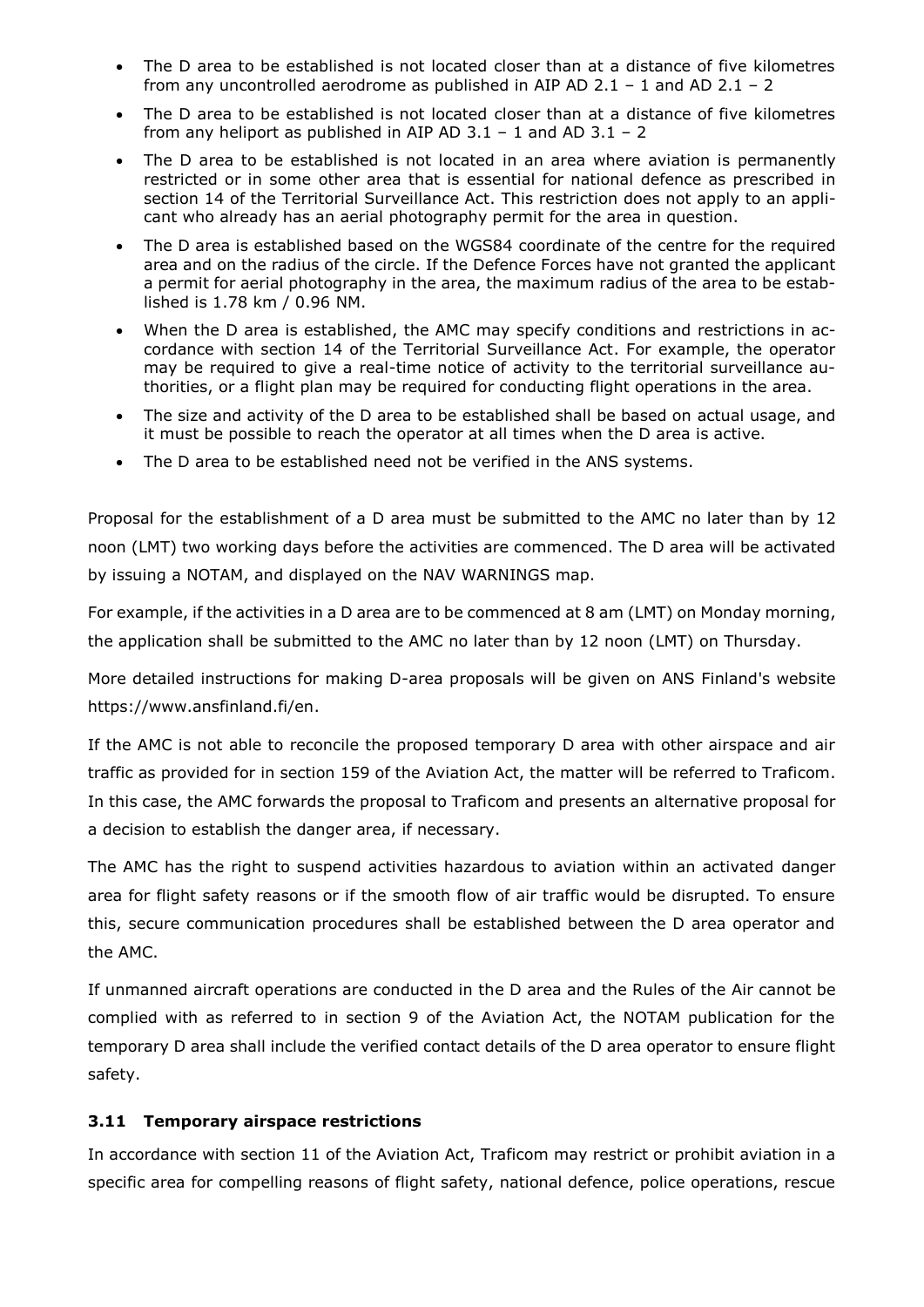operations, safety investigation or public order and border security, for a period of no more than two weeks as described in section 7.1.2. In case of disruptions of normal operations and under exceptional circumstances, temporary airspace restrictions will be implemented without delay. Exceptions from the procedures in section 7.1.2 are then allowed.

The Airspace Management Cell (AMC) must, in a manner it considers appropriate, restrict or prohibit aviation in a specific area for the following reasons:

- 1) by request of the rescue, police or military authorities, the Border Guard, Customs, a sea or air rescue centre, the Radiation and Nuclear Safety Authority or an aviation authority, for a period of no more than 3 days, if it is essential for aviation safety, national defence, police operations, rescue operations, safety investigation or public order and safety; or
- 2) at its own initiative, for a period of no more than 1 day, if there is an exceptional and particularly compelling reason to do so, related to aviation safety or national defence.

When the nature of the request presented is due to exercise of national authorities, it shall be examined in accordance with Section 159 of the Aviation Act.

The principles of FUA and the rules that apply to permanent areas shall be equally complied with as regards temporary areas.

<span id="page-18-0"></span>Temporary airspace restrictions are promulgated essentially as AIP Supplements. In urgent cases, a NOTAM may be issued.

## **3.12 ATS routes**

<span id="page-18-1"></span>Finland's ATS route structure is based on RNAV 5 routes established in accordance with ICAO's performance based navigation (PBN) concept. The ATS routes are divided into categories as described in the subsequent paragraphs.

#### **3.12.1 Permanent ATS routes (PERM)**

<span id="page-18-2"></span>A permanent ATS route means an ATS route permanently available for flight planning. A permanent ATS route may be closed off with an Airspace Use Plan or Updated Airspace Use Plan (AUP/UUP) issued by the AMC. Advance notification of activities that may result in the closure of a permanent ATS route will be promulgated by an AIP supplement. Closing off a permanent ATS route requires a decision by Traficom in accordance with section 7.1.2. Permanent ATS routes in the Helsinki FIR are published as RNAV routes in AIP Finland.

## **3.12.2 Category 1 Conditional Air Traffic Service Routes**

Category 1 conditional (CDR 1) ATS routes are permanently available for flight planning during the times the relevant category is in effect.

CDR1 ATS routes, as referred to in Appendix 1 and 2, may be closed off with an Airspace Use Plan or Updated Airspace Use Plan (AUP/UUP) issued by the AMC.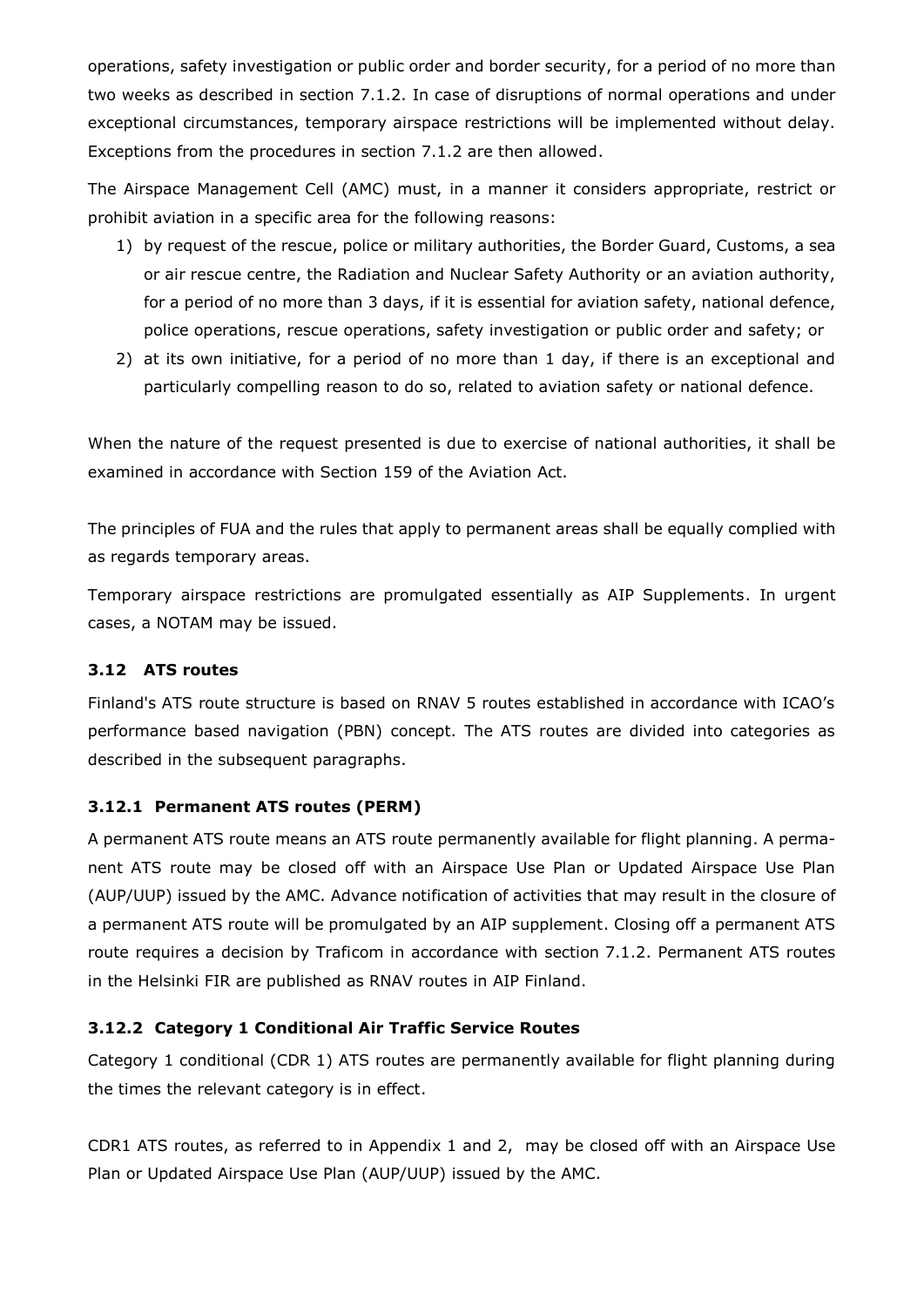Advance notification of activities that may affect other CDR1 ATS routes than those described in Appendix 1 and 2 will be promulgated by an AIP supplement. Closing off a CDR1 ATS route requires a decision by Traficom in accordance with section 7.1.2. In this case, the route will be closed off with an AUP/UUP issued by the AMC.

<span id="page-19-0"></span>CDR1 ATS routes in the Helsinki FIR are published in AIP Finland.

#### **3.12.3 Free Route Airspace (FRA)**

Free route airspace (FRA) procedures are available in Finland. Within FRA airspace, users may plan their flights directly between published entry and exit points, with the possibility of routing via intermediate waypoints where necessary. The routings must take account of airspace use restrictions and airspace availability. During FRA operations, the Eurocontrol IFPS system will not accept flight plans with routings that would take the aircraft into a TSA or TRA declared in an AUP or UUP, including adequate protective zones. FRA procedures are published in AIP Finland.

#### <span id="page-19-1"></span>**3.12.4 Route availability (RAD)**

The Route Availability Document (RAD) is part of the European Route Network Improvement Plan (ERNIP). RAD is a common reference document that contains the policies, procedures and description for route and traffic orientation. It also includes route network and free route airspace utilisation rules and availability. ANS Finland submits any proposed amendments of RAD to Traficom for approval 3 months prior to the intended date of entry into force. RAD can be found e.g. on the Network Manager's website.

## <span id="page-19-2"></span>**4 COORDINATING CIVIL AND MILITARY AVIATION**

The Ministry of Transport and Communications and the Ministry of Defence agree on how the needs of civil and military aviation will be taken into account in airspace and air traffic management, provision of air navigation services and flexible use of airspace. Procedures for the flexible use of airspace are included in this ASM Operations Manual.

A High level Air Space Policy Body (HLB) has been established under the Ministry of Transport and Communications. The Government appoints representatives from civil and military aviation to HLB for a term of three years at a time. The members of the HLB are the Ministry of Transport and Communications, the Ministry of Defence, the Finnish Military Aviation Authority, the Defence Command, the Air Force Command, ANS Finland, Finnish Meteorological Institute and Traficom. HLB may consult specialists and representatives from air navigation service providers, air carriers, military aviation operators and other entities in the field of aviation.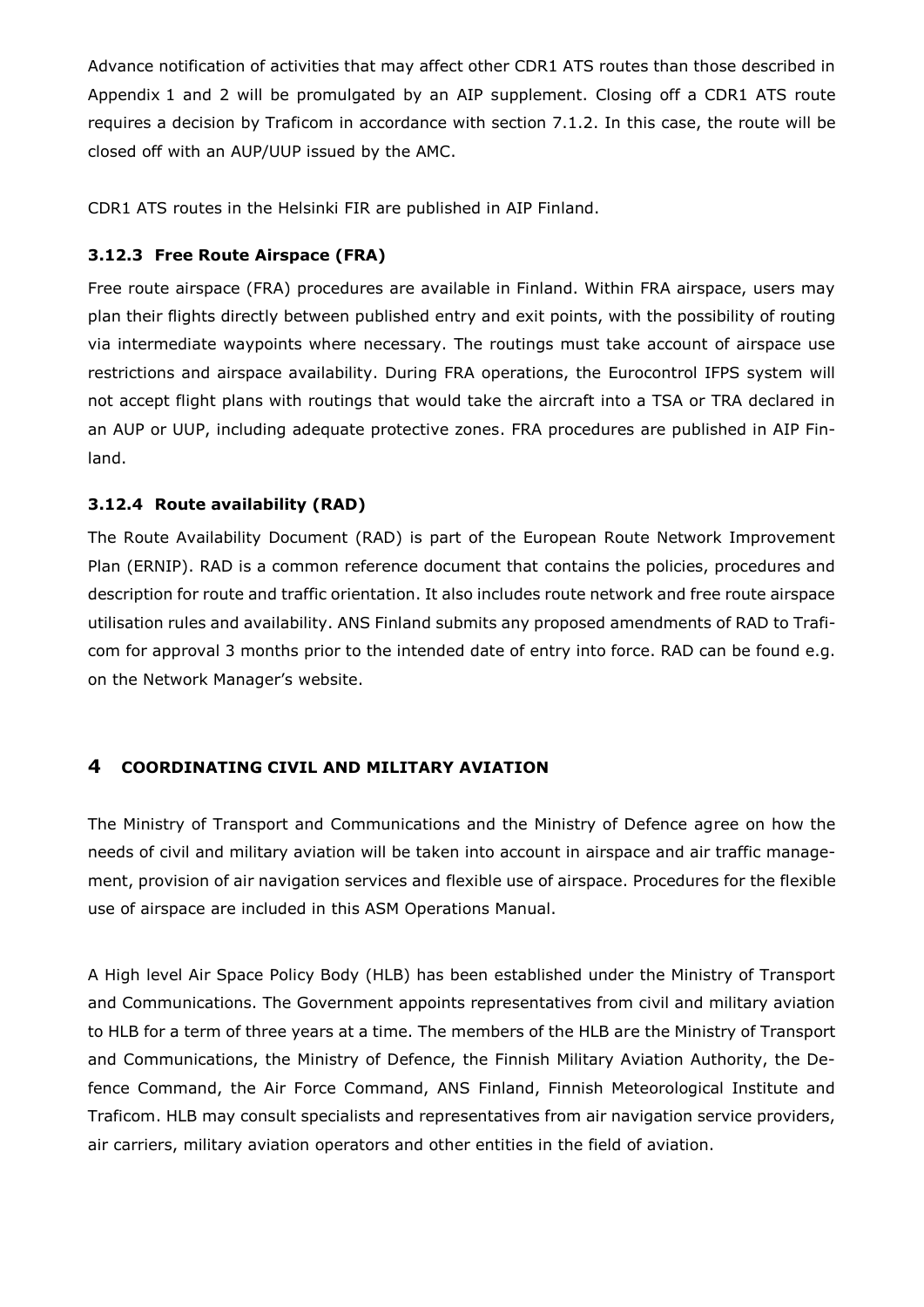The role of the HLB is to promote the flexible use of airspace and as an advisory body, address matters related to civil and military coordination and give recommendations as necessary. In addition, the role of HLB is to participate in preparations of issues related to airspace management within European Union, in international aviation organisations and at national level as well as to address the issues related to Single European Sky and to the North European Functional Airspace Block, NEFAB. The task of the HLB is to identify the needs of various airspace users at the strategic level of airspace management, to mediate any possible disputes and providing statements in airspace-related matters.

## <span id="page-20-1"></span><span id="page-20-0"></span>**5 AMC ORGANISATION**

#### <span id="page-20-2"></span>**5.1 General**

An airspace management cell (AMC) is co-located with ANS Finland. It is responsible for the implementation of ASM and FUA procedures.

#### **5.2 Operators**

Executive authority in an operative AMC is principally held by the AMC manager appointed by ANS Finland, or his/her deputy. Territorial surveillance authorities define the airspace requirements for territorial surveillance tasks. In conflicts concerning airspace use needs within the Defence Forces, the final decision will be made by the military representative at the AMC.

<span id="page-20-3"></span>ANS Finland and the Defence Forces shall allocate the AMC adequate personnel to enable it to carry out its assigned tasks.

## **6 ASM FUNCTIONS AT THE STRATEGIC LEVEL**

In accordance with the European Route Network Improvement Plan (ERNIP), the strategic level of ASM functions concerns the High Level Policy Body, its duties and airspace use policies.

<span id="page-20-4"></span>To ensure safe and efficient airspace use, the member states are required to publish transparent processes for airspace design arrangements at national level. The national plans must be in line with and support the objectives of ERNIP.

## **6.1 Airspace organisation and planning of airspace use**

Airspace organisation means an airspace design function that supports and contributes to the ERNIP objectives, taking into account the needs of airspace users, the development of safety levels and the optimisation of airspace capacity. This will be achieved by developing and introducing new advanced functions and techniques, which can be either structural or operational.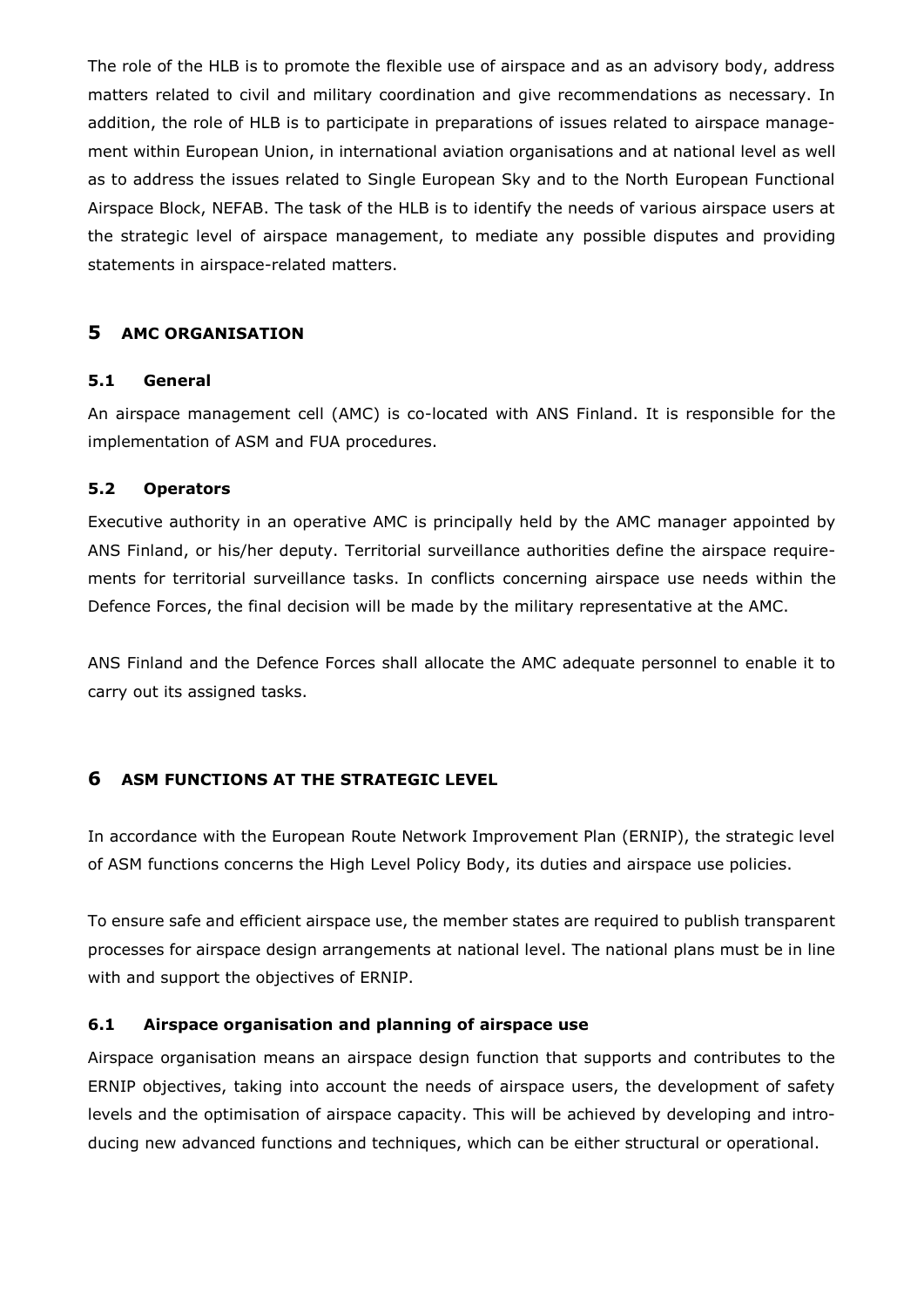Extensive modifications to the airspace structure always require changes to charts. For this reason, it has been decided that extensive modifications will only be carried out once a year at maximum, so that significant costs are not imposed on airspace users for the revision of aeronautical charts.

The process for extensive airspace changes is described in Figure 1. As a case example, the figure depicts the processing of three different types of airspace, since the powers of decision assigned in the Aviation Act are different for these areas.



## Figure 1

Any proposals for airspace modifications must be sent to Traficom by the end of May. All proposals received are collected together for the annual modification process, seeking to coordinate the needs of various user groups and, where necessary, consulting the drafters of the proposals directly about the required changes.

A steering group may be established to support the project group. The steering group is tasked with drafting the general policy and deciding on specific sets of issues.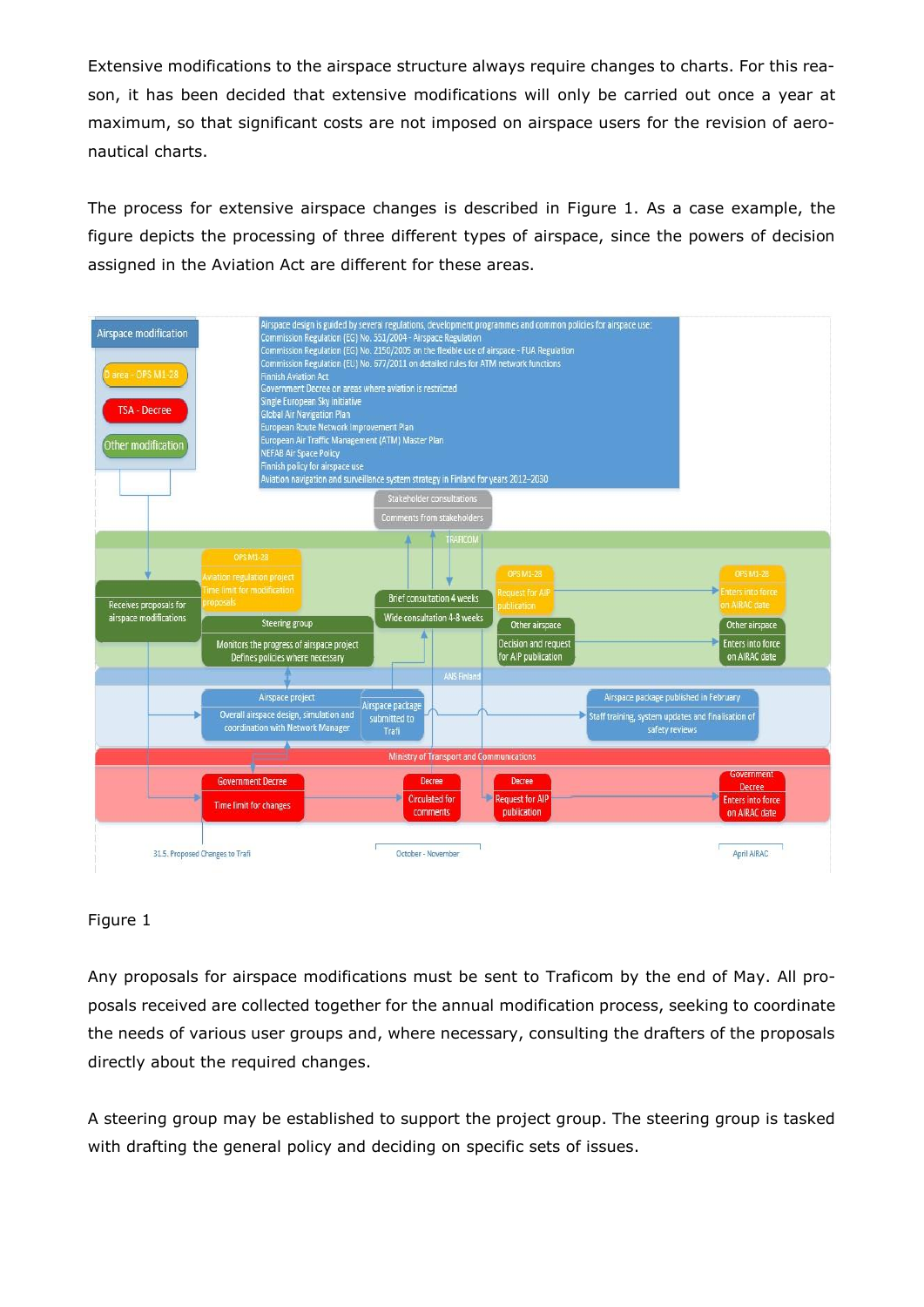There is a time limit for submitting proposals for airspace modifications. After the limit, new changes are no longer accepted, but they are deferred to the next year's airspace package.

<span id="page-22-0"></span>If the proposed changes are particularly extensive or include new functions, Traficom will arrange information meetings for stakeholders during the project.

## <span id="page-22-1"></span>**7 ASM FUNCTIONS AT THE PRE-TACTICAL LEVEL**

<span id="page-22-2"></span>The pre-tactical level of airspace management implements the airspace use policy as defined at the strategic level, and the processes described in the ASM Operations Manual.

## **7.1 Airspace use planning**

## **7.1.1 Annual airspace use planning**

<span id="page-22-3"></span>Approved agencies (AA) shall submit an AUP for the next calendar year to Traficom and AMC no later than 30 October. Upon receipt and preview of the AUP, the AMC convenes, no later than 14 November, a coordination meeting with airspace users and civil and military authorities to establish the scope of events and coordination requirements for the next calendar year. Airspace users are required to update the AUP as necessary. However, this requirement will not exempt them from submitting separate bids for airspace use.

## **7.1.2 Temporary airspace reservations**

Temporary airspace reservations usually require new chart material to be published, or they may significantly affect other air traffic or airspace use priorities. Therefore they must be published in an AIP Supplement. Bids for airspace reservations must be submitted to Traficom no later than 8 weeks before the commencement of the planned activity, as shown in Figure 2 below. Any times mentioned are minimum times.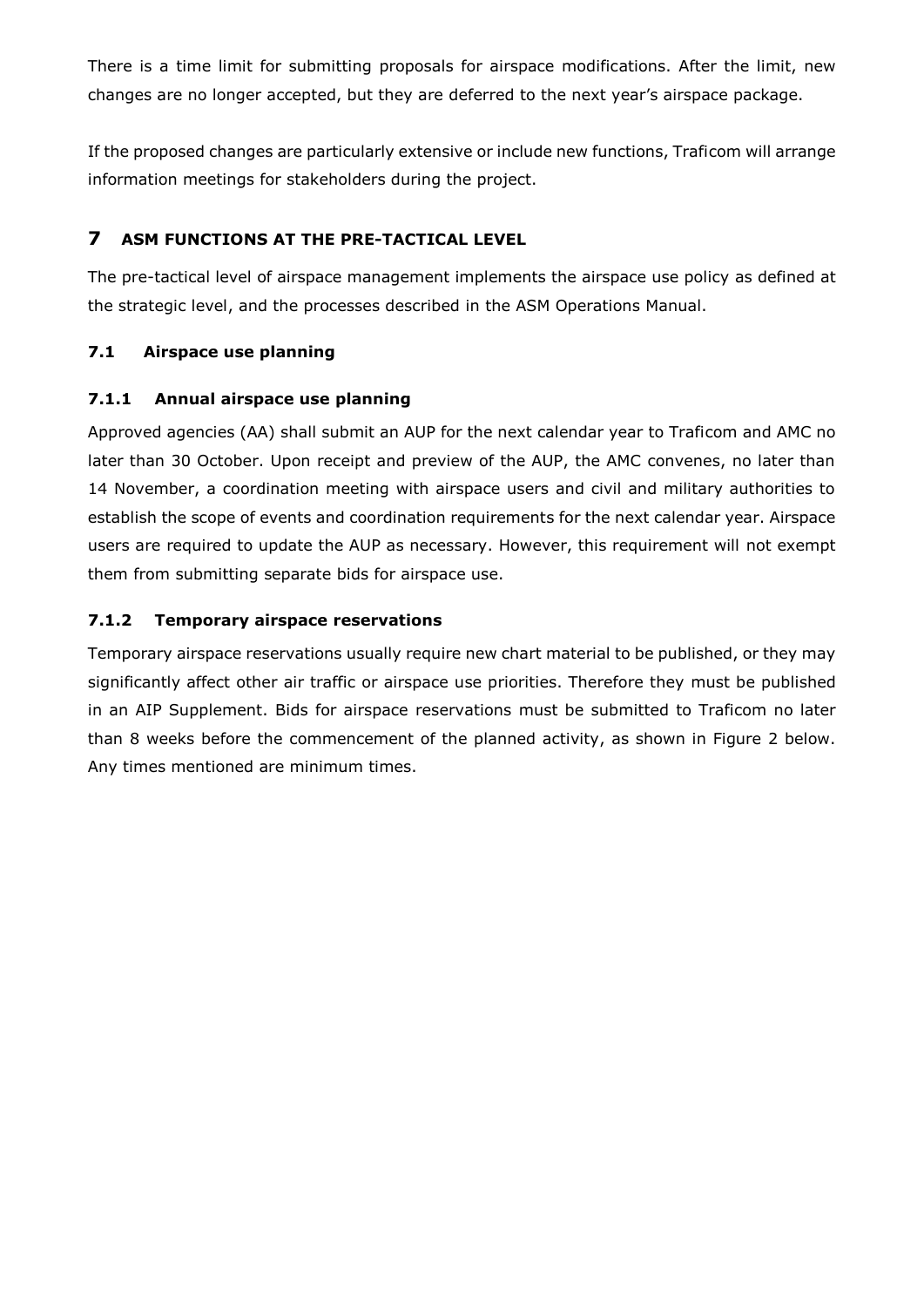

Figure 2

Units of the Defence Forces may coordinate the submission of a bid with the AMC in advance. These talks will be based on an advance bid for airspace reservation provided to the AMC, and the coordinated bid must be submitted to Traficom no later than 7 weeks before the planned activities are commenced, as shown in Figure 3 below. Any times mentioned are minimum times.



Figure 3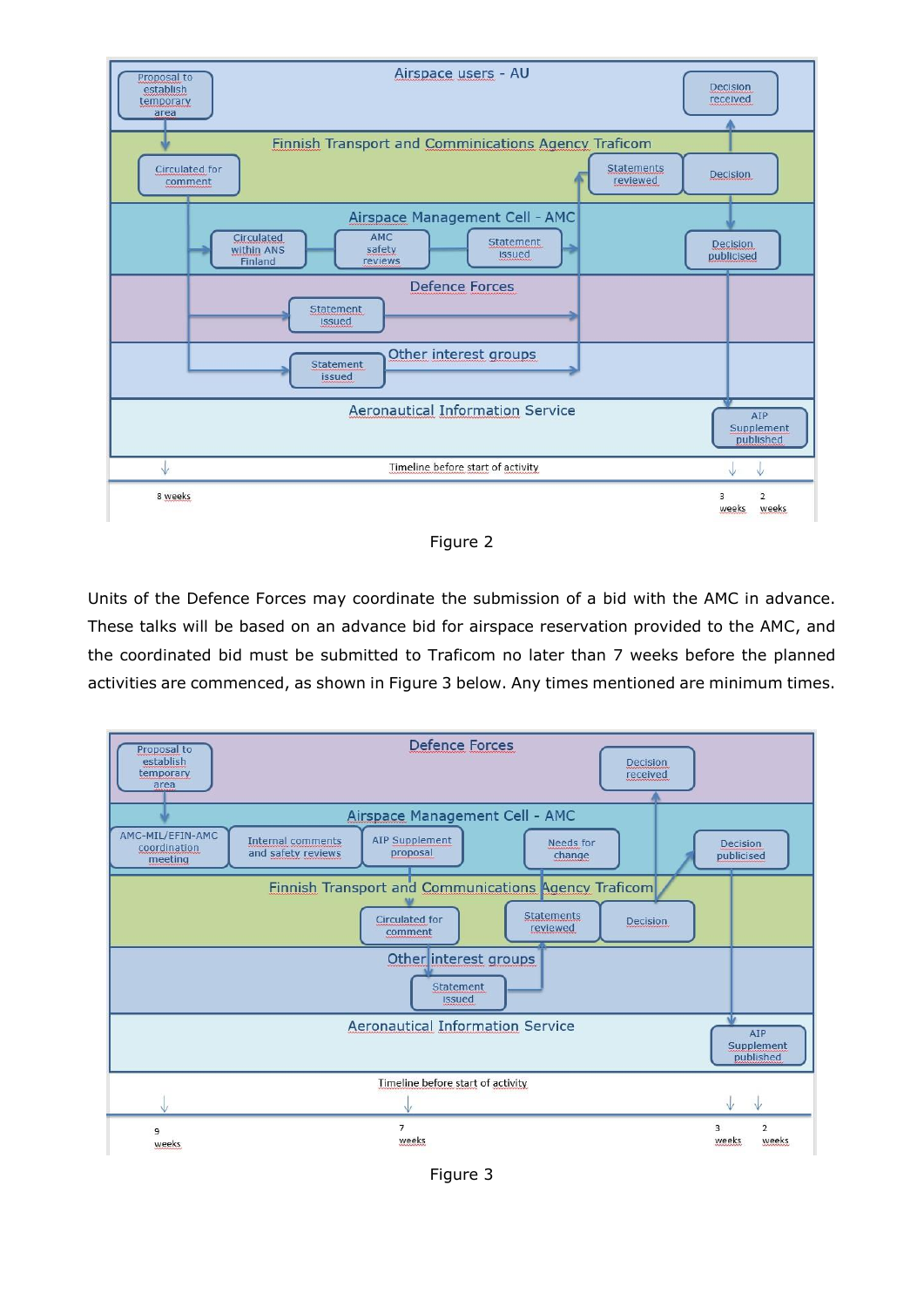#### <span id="page-24-1"></span><span id="page-24-0"></span>**7.2 Pre-tactical airspace use planning**

#### **7.2.1 General**

At the pre-tactical phase, the AMC plans the use of airspace structures on the basis of advance notifications submitted by airspace users in accordance with established priority arrangements.

<span id="page-24-2"></span>An airspace reservation plan prepared on the basis of an advance notification shall be activated separately as explained in section 8.

## **7.2.2 Notification of Defence Force activities**

The AMC shall normally be notified about any planned activity in permanent R areas, permanent D areas over international waters, or temporary D areas or temporary R areas established in accordance with the procedure described in section 7.1.2 no later than 14 days before the commencement of the activity, unless otherwise agreed in a separate coordination agreement with the operator or unless another procedure approved by Traficom is in effect. The AMC verifies the details of the notification and prepares a NOTAM proposal that the AIS unit uses to produce a NOTAM for the activation of the area for dissemination.

The following constitute exceptions to the above:

- 1) Firings conducted during readiness inspections and short-duration Navy firings within temporary R or D areas. Written or oral notifications of these firings will be issued so that they are available to the AMC no less than 4 hours before the commencement of firing. When it is necessary to check the readiness state of a military unit or weapon system without prior notification, all actions related to the inspection must be based on a written order issued within the unit and thorough preparation by the inspecting organisation. The firings of this nature don't have priority to the airspace usage over the air traffic.
- 2) Urgent executive assistance provided by the Defence Forces and related activities, e.g. the clearing of an explosive in a permanent R or D area. The AMC must be issued a written or oral notification that the area is activated.

<span id="page-24-3"></span>The AMC will verify the details in the notification and draw up a NOTAM proposal, based on which the Aeronautical Information Services Unit will issue a NOTAM concerning activation of the area.

## **7.2.3 TSAs, TRAs, R areas and D areas – Approved Agencies (AA)**

Approved Agencies nominated for specified areas are authorised to submit to the AMC advance notifications on TSAs, TRAs, R areas and D areas. Civilian operators wishing to obtain an AA status must submit an application to Traficom, while applications by military operators are to be addressed to the Air Force.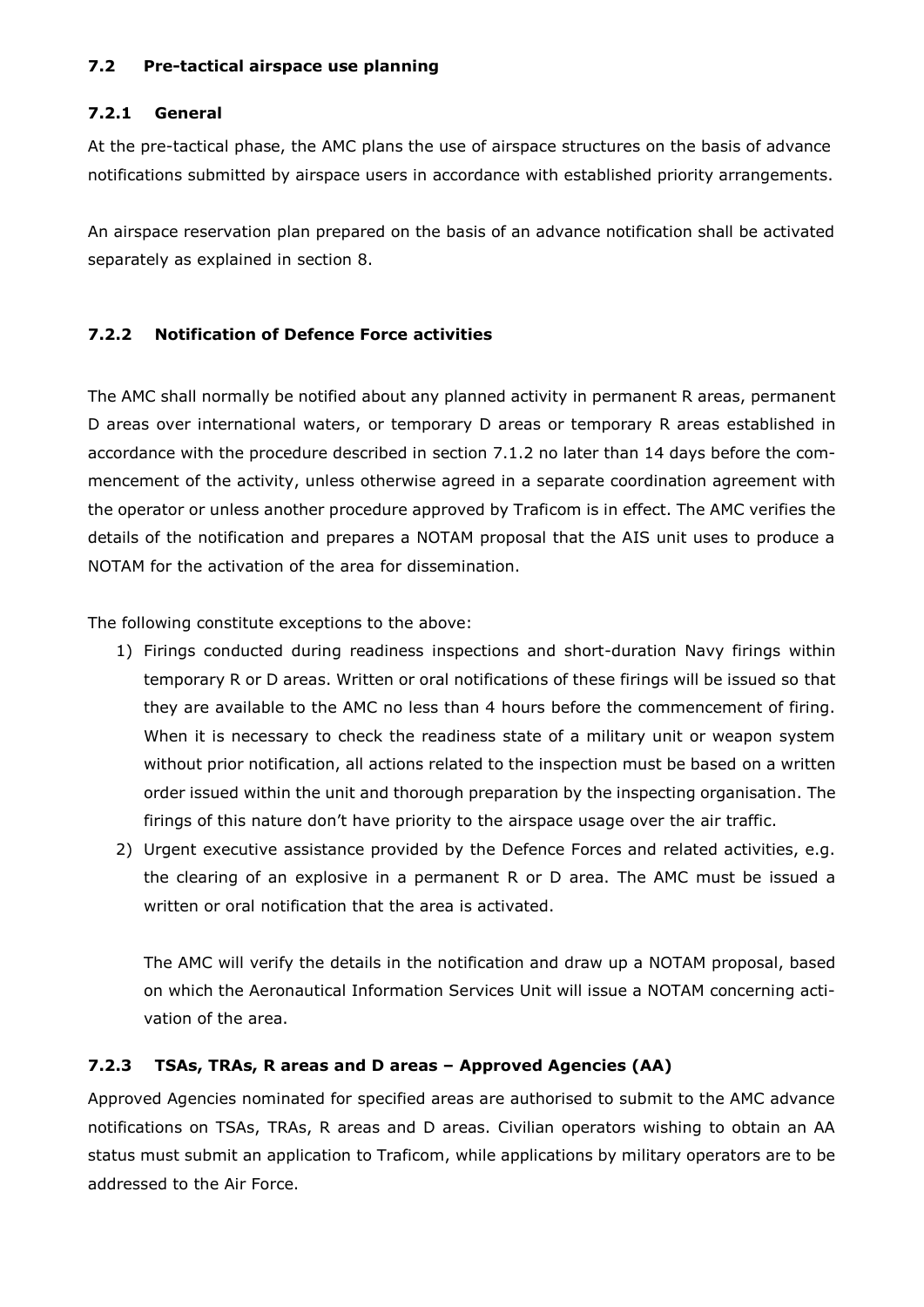<span id="page-25-0"></span>The AMC-MIL handles any overlapping advance notifications from the Defence Forces and coordinates them between the units if necessary. The operative AMC processes and coordinates all advance notifications, attempting to accommodate all airspace users' needs. Notifications shall be submitted to the AMC by 12:00 LMT on the last working day preceding the activity, unless the AMC and the operator have agreed otherwise.

## **7.2.4 TSAs, TRAs, R areas and D areas – other operators**

<span id="page-25-1"></span>Operators who do not have an AA status are not authorised to submit advance notifications for TSAs, TRAs, R areas or D areas. Traficom may decide to authorise an operator to submit advance notifications for specific areas.

#### **7.2.5 CADF co-operation and AUP/UUP messages**

The AMC is the point of contact for the CADF (ECAC Centralized Airspace Data Function) unit located within the NMOC.

The AMC is responsible for preparing AUP messages based on advance notifications from airspace users on the use of TSAs, TRAs, R areas and D areas. An AUP shall be prepared and disseminated by 17:00 LMT.

<span id="page-25-3"></span><span id="page-25-2"></span>The AMC will also prepare and issue a UUP message when necessary.

## **7.3 Publications**

## <span id="page-25-4"></span>**7.3.1 Airspace restrictions promulgated with AIP Supplements**

The AMC will prepare a draft AIP Supplement concerning the airspace to be affected and associated procedures as described in section 7.1.2.

#### **7.3.2 ATS route availability**

<span id="page-25-5"></span>Available ATS routes are promulgated in an AUP/UUP issued on a daily basis. The opening of an ATS route is not required if the planned opening time would be less than 2 hours, but ATC may then clear an aircraft to fly through the restricted airspace if the area is not active.

## **7.3.3 TSA, TRA and CBA activity**

<span id="page-25-6"></span>Active status of TSAs, TRAs or CBAs is declared with an AUP/UUP message and using an AIS chart product.

## **8 ASM FUNCTIONS AT THE TACTICAL LEVEL**

The tactical level of airspace management implements the Airspace Use Plan (AUP) and Updated Airspace Use Plan (UUP) drafted at the pre-tactical level by activating and deactivating approved airspace reservations. Airspace reservations at the tactical level are of a temporary nature and applied only over limited periods of time. Reservations are based on actual airspace use, and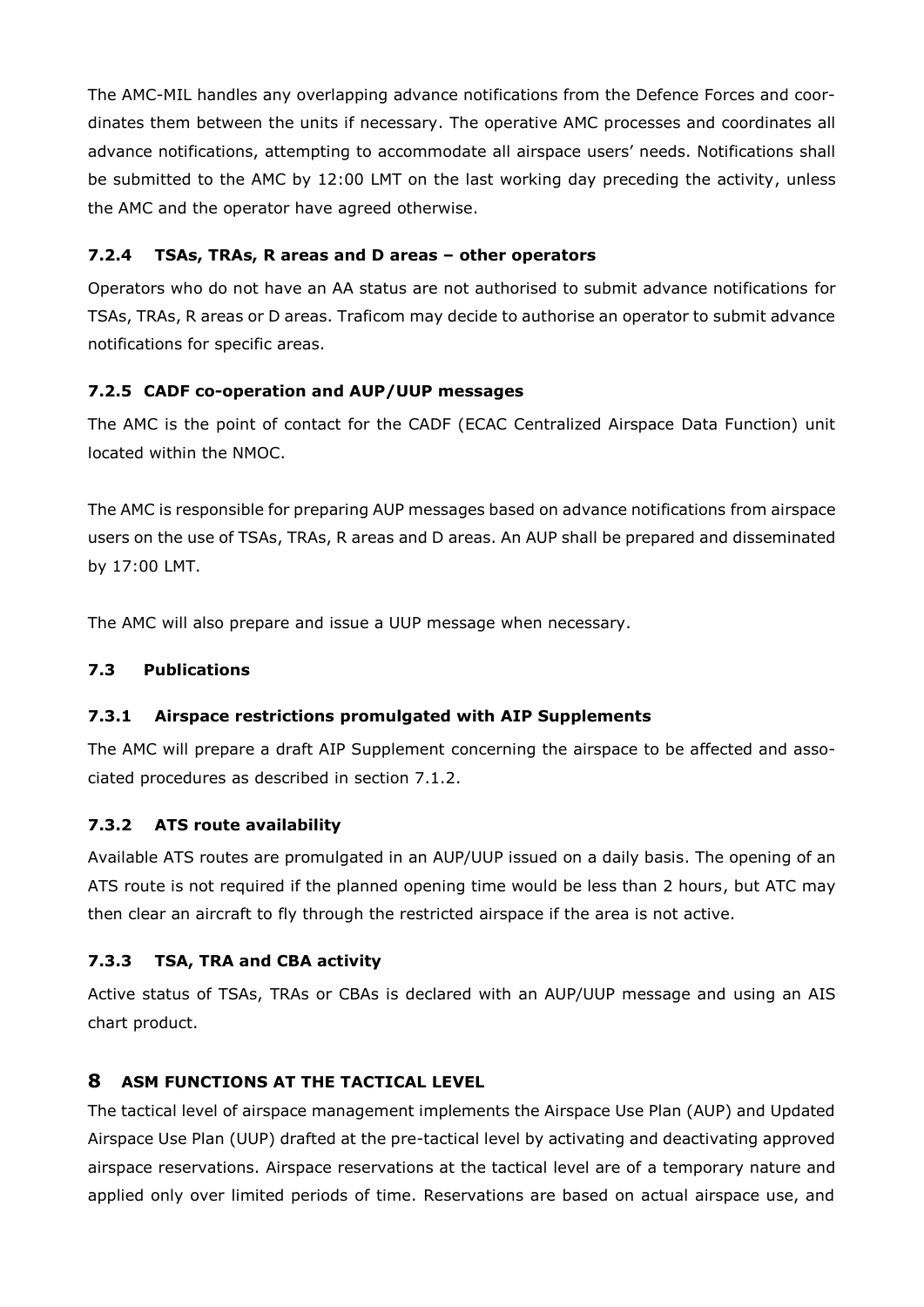<span id="page-26-0"></span>restrictive airspace is deactivated immediately when the activity that caused the restriction is terminated. At the tactical level of ASM it is also possible to approve reservations that have not been coordinated in advance in accordance with the principles of ASM at the pre-tactical level. In this case, however, reservations may be subject to restrictions concerning the upper, lower, and lateral limits of the area or its activation and deactivation times. Any changes to an advance notification shall be submitted immediately to AMC for coordination.

#### **8.1 Dynamic airspace management**

Operative AMC functions aim at the dynamic management of airspace. Dynamic ASM refers to the capacity of the AMC to implement the principles of efficient use of airspace as laid down in government statutes and authority regulations in line with the cooperative decision making (CDM) process, while treating all airspace users equally. The AMC strives to ensure equal opportunities for airspace use by constantly monitoring traffic forecasts and UUP updates. This allows the AMC to also allocate such areas and airspace structures for which an advance notification has not been submitted, provided this would achieve a greater overall benefit with a view to the reserving party's activities and the expediency of traffic flows.

#### <span id="page-26-1"></span>**8.2 Processing of airspace reservations and D areas**

<span id="page-26-2"></span>The operative AMC maintains an updated ASM plan at the tactical level. Airspace users shall notify the AMC of all known changes to the planned activities. Any activated airspace reservations and D areas (later referred to as 'the reservation') shall be released for subsequent use by the AMC immediately upon the termination of the activity for which the reservation was requested.

## **8.2.1 Activation of reserved airspace**

A request for activation shall be submitted to the AMC no later than 15 minutes prior to the commencement of the activity for which the reservation was requested. The ATS provider must aim to ensure that the airspace can be released for use by the reserving operator no later than the planned activation time.

Activation of an airspace reservation requires that the AMC has all data pertinent to the reservation, including contact information of the person in charge of the reservation.

Airspace reservations are activated by the AMC, which verifies the information provided by the reserving operator and coordinates the activation with affected ATS units. The AMC notifies the reserving operator of the activation.

If an ATS unit is unable to accept the reservation in its requested form due to traffic (or if a bid was not submitted in accordance with the principles of advance notification applicable to the pretactical level of ASM), the AMC must coordinate any restrictions to the airspace reservation with the reserving operator. The objective is to lift any restrictions as the traffic situation allows.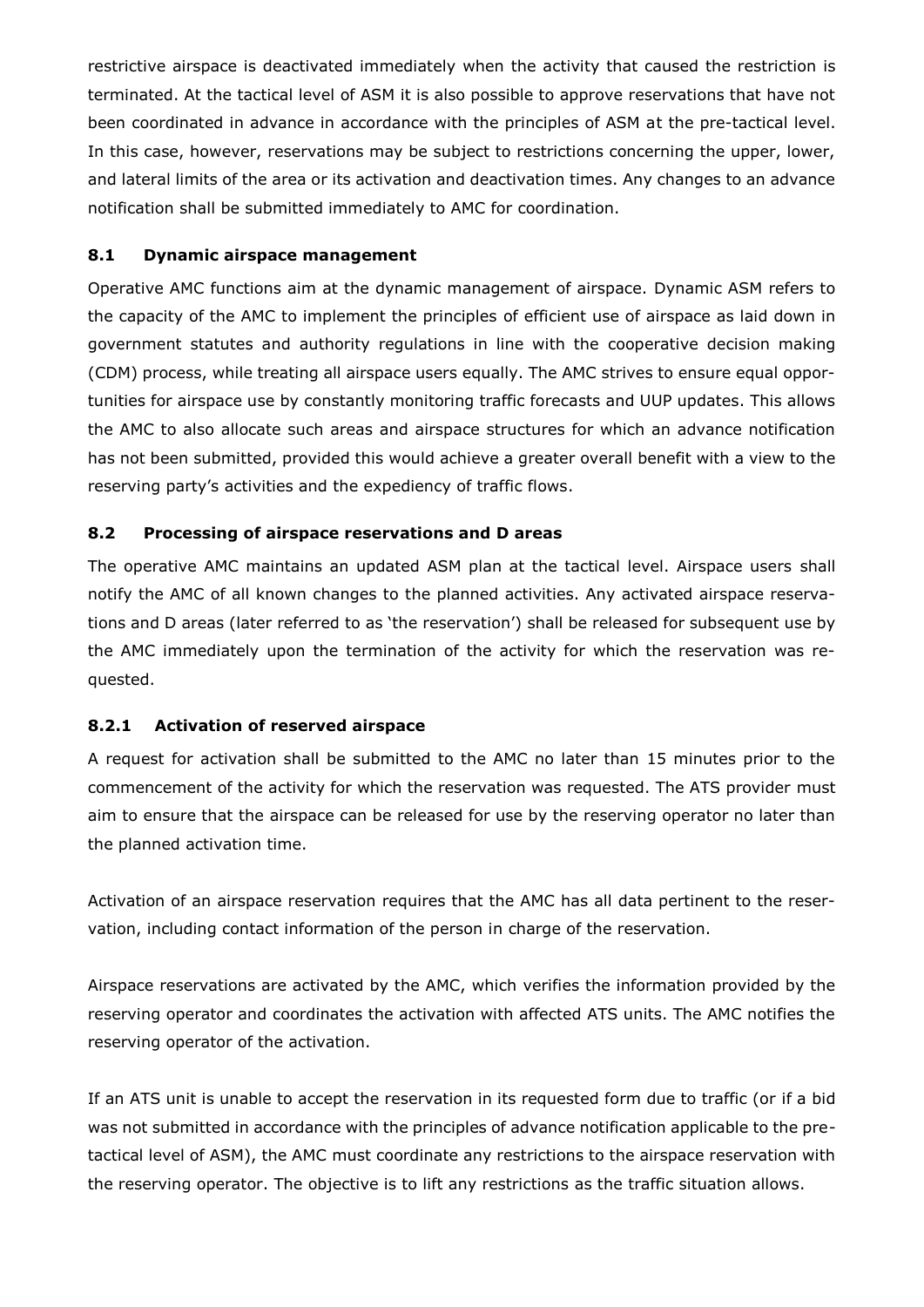#### <span id="page-27-0"></span>**8.2.2 Changing a reservation**

The AMC strives to approve airspace reservations in their planned form while honoring the priority principles for airspace use and jointly agreed cooperation procedures.

Where the reserved airspace has no priority over other affected airspace structures or users, obtained through the provisions described in section 7.2, the AMC may impose restrictions to an approved reservation either on its own initiative or by request of the service provider when deemed necessary due to traffic. Changes to active airspace reservations will become effective immediately upon the completion of coordination measures. The AMC is required to coordinate any changes with all operators affected by the reservation.

<span id="page-27-1"></span>If there is a need to ensure the safety of traffic inside the reserved airspace, which is not involved in the ongoing activity, the appropriate ATS unit may, in some cases, contact the reserving operator directly and impose restrictions on the ongoing activity. The ATS must notify the AMC of such restrictions immediately for the coordination of changes.

## **8.2.3 Cancellation of airspace reservation**

<span id="page-27-2"></span>The airspace user must contact the AMC to cancel an active reservation upon the termination of the activity for which the reservation was requested. The reservation is considered cancelled upon the receipt of the user's notification. The AMC will inform affected operators of the resulting change in airspace status.

## **8.3 Changes to planned activities**

<span id="page-27-3"></span>Changes in activities subject to coordination at the pre-tactical level of ASM that do not impose additional restrictions to non-exercise traffic are acceptable. However, should a change result in such restrictions, the AMC will consider their approval on a case-by-case basis.

## **8.4 Adjacent and overlapping airspace reservations**

Overlapping and/or adjacent reservations for Finnish Defence Force activities are coordinated and, if necessary, merged by the military representative at the AMC.

Separation rules between areas are not observed for adjacent military airspace reservations. Separation rules between aircraft are not observed for military aircraft using adjacent airspace reservations. Users of the areas are notified of adjacent airspace reservations for military use.

If one of the parties involved in adjacent or overlapping airspace reservations is a civilian operator, reservation areas will be allocated according to the following principles: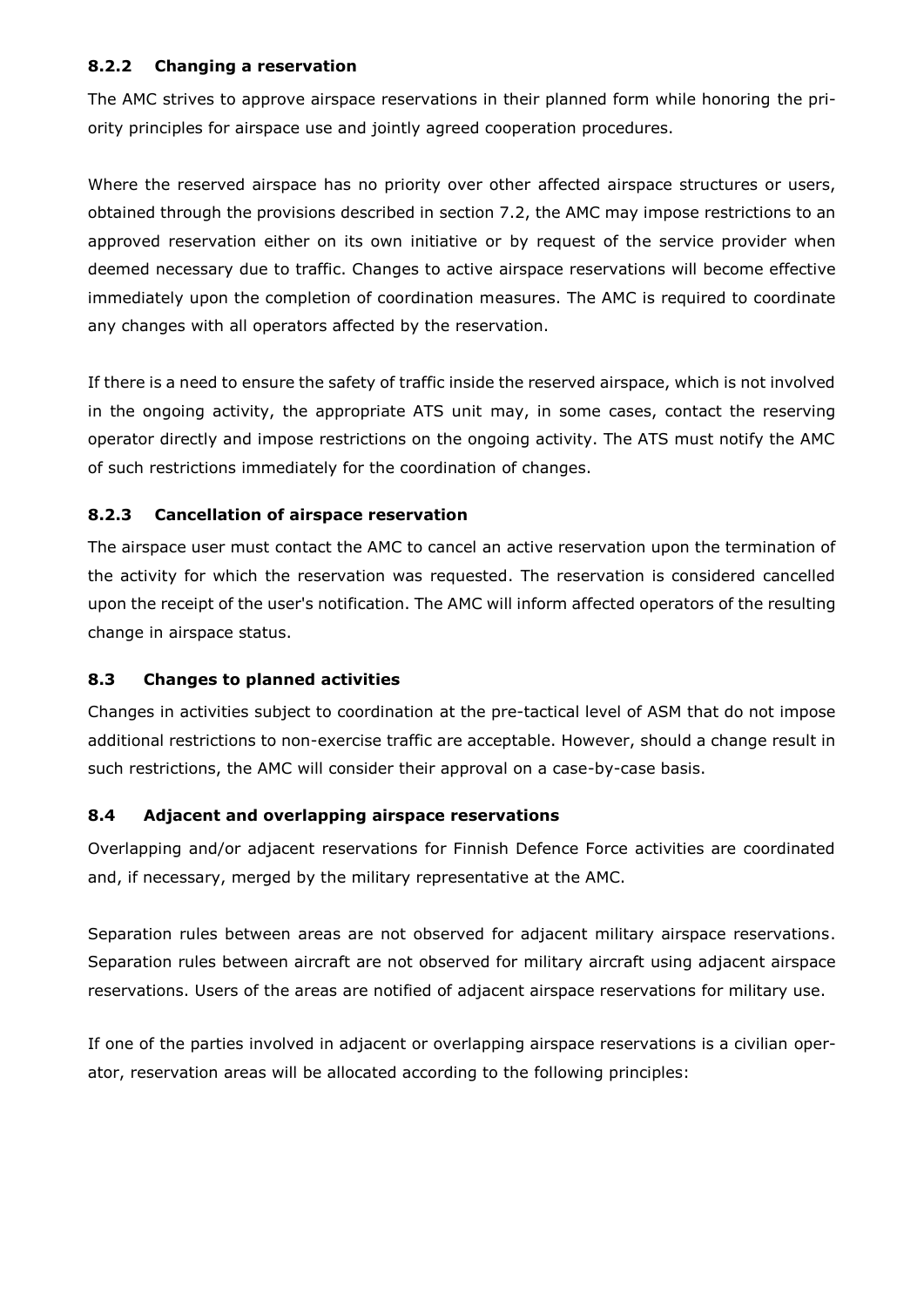| R area in civilian use - TSA in MIL use                | Overlapping areas can be allocated                                                 |
|--------------------------------------------------------|------------------------------------------------------------------------------------|
| R area in civilian use - TRA in MIL use                | Overlapping areas can be allocated                                                 |
| R area in civilian use - TRA in civilian use           | Overlapping areas will not be allocated                                            |
| TEMPO R area in civilian use - R area in MIL use       | At Traficom's discretion                                                           |
| R area - D area                                        | Overlapping areas can be allocated                                                 |
| D area in civilian use - TSA in MIL use                | Overlapping areas can be allocated                                                 |
| D area in civilian use - TRA in civilian use           | Overlapping areas can be allocated depending on<br>airspace class and flight rules |
| D area in civilian use - TRA in MIL use                | Overlapping areas can be allocated depending on<br>airspace class and flight rules |
| D area in civilian use - D area in MIL use             | Overlapping areas can be allocated                                                 |
| D area in civilian use - D area in civilian use        | Overlapping areas can be allocated                                                 |
| D area over international waters - TRA in MIL use      | Overlapping areas can be allocated                                                 |
| D area over international waters - TRA in civilian use | Overlapping areas will not be allocated                                            |

#### The following procedures are observed for separation between areas and air traffic:

| No separation, military unit must be notified of R area<br>reservation                                      |
|-------------------------------------------------------------------------------------------------------------|
| No separation, military unit must be notified of TEMPO<br>reservation in case of MIL flight operations      |
| No separation                                                                                               |
| Aircraft in the TRA reservation are separated from R/D<br>area according to airspace class and flight rules |
| No separation, military unit must be notified of D area<br>reservation                                      |
| No separation, military unit must be notified of D area<br>reservation                                      |
| Aircraft in the TRA reservation are separated from D<br>area according to airspace class and flight rules   |
|                                                                                                             |

Separation from R and D areas may be waived at the pilot-in-command's request.

#### <span id="page-28-0"></span>**8.5 Airspace reservations without advance notification**

Airspace users may submit bids to the AMC for reservable areas published in the AIP and suitable for the type of activities also without using the advance notification procedure described in section 7. The AMC coordinates the bid and assesses its effects on traffic flows and other airspace structures, and then decides on the use of the area.